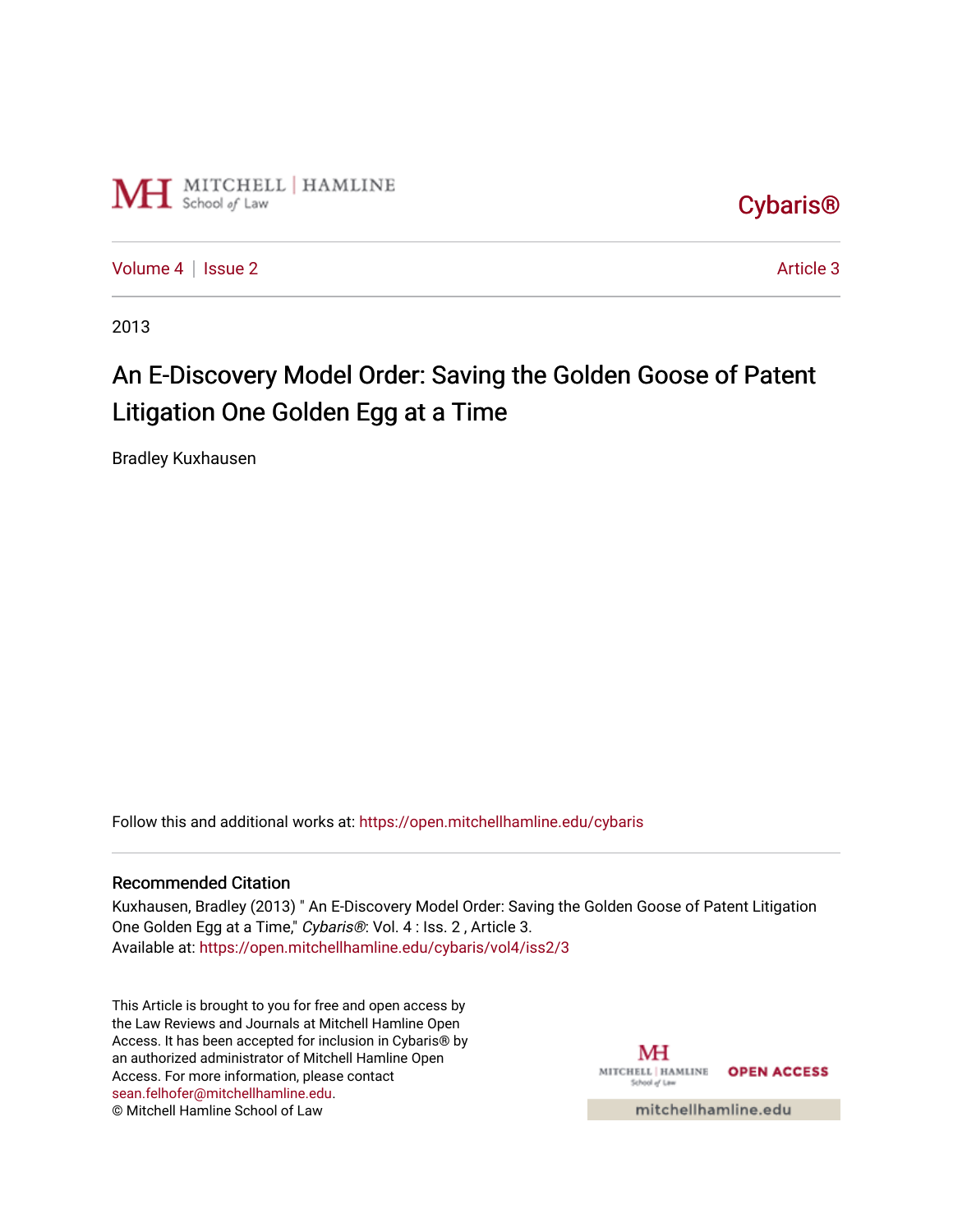# AN E-DISCOVERY MODEL ORDER: SAVING THE GOLDEN GOOSE OF PATENT LITIGATION ONE GOLDEN EGG AT A TIME

# BRADLEY KUXHAUSEN<sup>†</sup>

| I.   |             |      |      |
|------|-------------|------|------|
| II.  |             |      |      |
|      |             |      |      |
|      |             |      |      |
|      | $C_{\cdot}$ |      |      |
| III. |             |      |      |
|      |             |      |      |
|      |             |      |      |
| IV.  |             |      |      |
|      |             |      |      |
|      | B.          |      |      |
|      | $C_{\cdot}$ |      | .280 |
| V.   |             | .281 |      |

<sup>†</sup> J.D. Candidate 2014, William Mitchell College of Law; B.S. Mechanical Engineering, Iowa State University, May 2011. The author would like to thank Rachel K. Zimmerman, partner at Merchant & Gould P.C., for her guidance and experienced insight. Additionally, a sincere thank you is extended to the Cybaris® staff for their relentless attention to detail and support.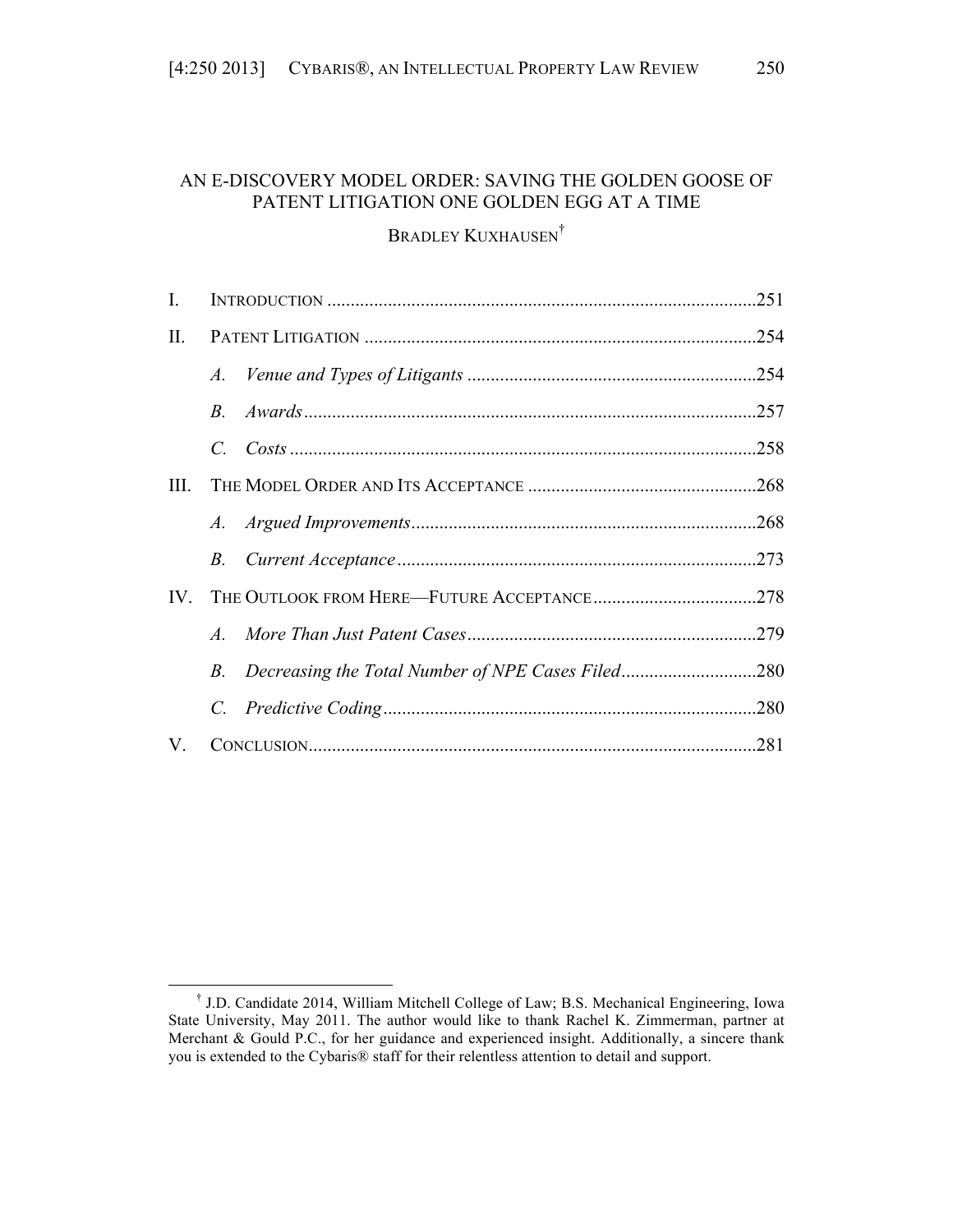#### I. INTRODUCTION

The digital age has brought the world many things, most of which the general public cannot fathom living without. Products of the era include the personal computer, the Internet, and the cell phone, which are examples of some of the greatest inventions to ever grace the earth. These innovations have streamlined the way humans communicate personally and in a work environment. The digital age has also allowed humans to become more efficient, allowing us to both access information faster and store information more efficiently. The digital age has enabled humans to be connected and plugged in for longer periods of time (to many people's dismay), with information only a click away.<sup>1</sup> People are now sending and receiving information<sup>2</sup> at rates<sup>3</sup> that likely could not have been imagined by Bill Gates or the late Steve Jobs when they were in their respective garage laboratories in the 1970s.<sup>4</sup>

While most people cannot imagine how they survived without a computer and an Internet connection, the reality is that life was much simpler before the digital age. If a person wrote a note and decided to discard it, it was nearly impossible to ever relocate once the trash was taken away. A sketch drawn on a napkin was just as easily lost unless purposefully kept by the sketcher. Permanently discarding paper or any written medium was an easy task, but storing it was cumbersome.

<sup>1</sup> *See generally* Matt Richtel, *Outdoors and Out of Reach, Studying the Brain*, N.Y. TIMES (Aug. 15, 2010), http://www.nytimes.com/2010/08/16/technology/16brain.html?  $r=1&fta=v$ (describing a vacation taken to understand how heavy use of digital devices changes the way people think and behave, and how a retreat into nature might reverse those effects). <sup>2</sup> Rachel K. Alexander, *E-Discovery Practice, Theory, and Precedent: Finding the Right* 

*Pond, Lure, and Lines Without Going on a Fishing Expedition*, 56 S.D. L. REV. 25, 26 (2011) ("[E]lectronic communication and processing has taken a dominant role in business and personal relationships worldwide. . . . Worldwide e-mail traffic consisted of 247 billion messages per day in 2009, and that figure is projected to double to 507 billion messages daily by 2013. According to one survey, 'business [email] users spend an average of 19 [percent] of the[] work day [] sending and receiving email,' which amounted to an estimated '108 business email messages per day in 2009.'") (quoting Press Release, The Radicati Grp., Inc., Business User Survey 2009 (Nov. 23, 2009), *available at* http://www.radicati.com/?p=4579) (alterations in original)). <sup>3</sup> *See* Alex Sherman, *Time Warner Cable Boosts Speeds as Google Project Looms*,

BLOOMBERG BUSINESSWEEK (Aug. 28, 2012), http://www.businessweek.com/news/2012-08- 27/time-warner-cable-boosts-new-york-speeds-as-google-project-looms (discussing Time Warner Cable implementing new Internet with speeds of up to 1,000 megabytes per second). <sup>4</sup> Lyneka Little, *Steve Jobs' and 9 Other Humble Garage Beginnings,* ABC NEWS (Oct. 7,

<sup>2011),</sup> http://abcnews.go.com/Business/steve-jobs-humble-startentrepreneurs/story?id=14683022#.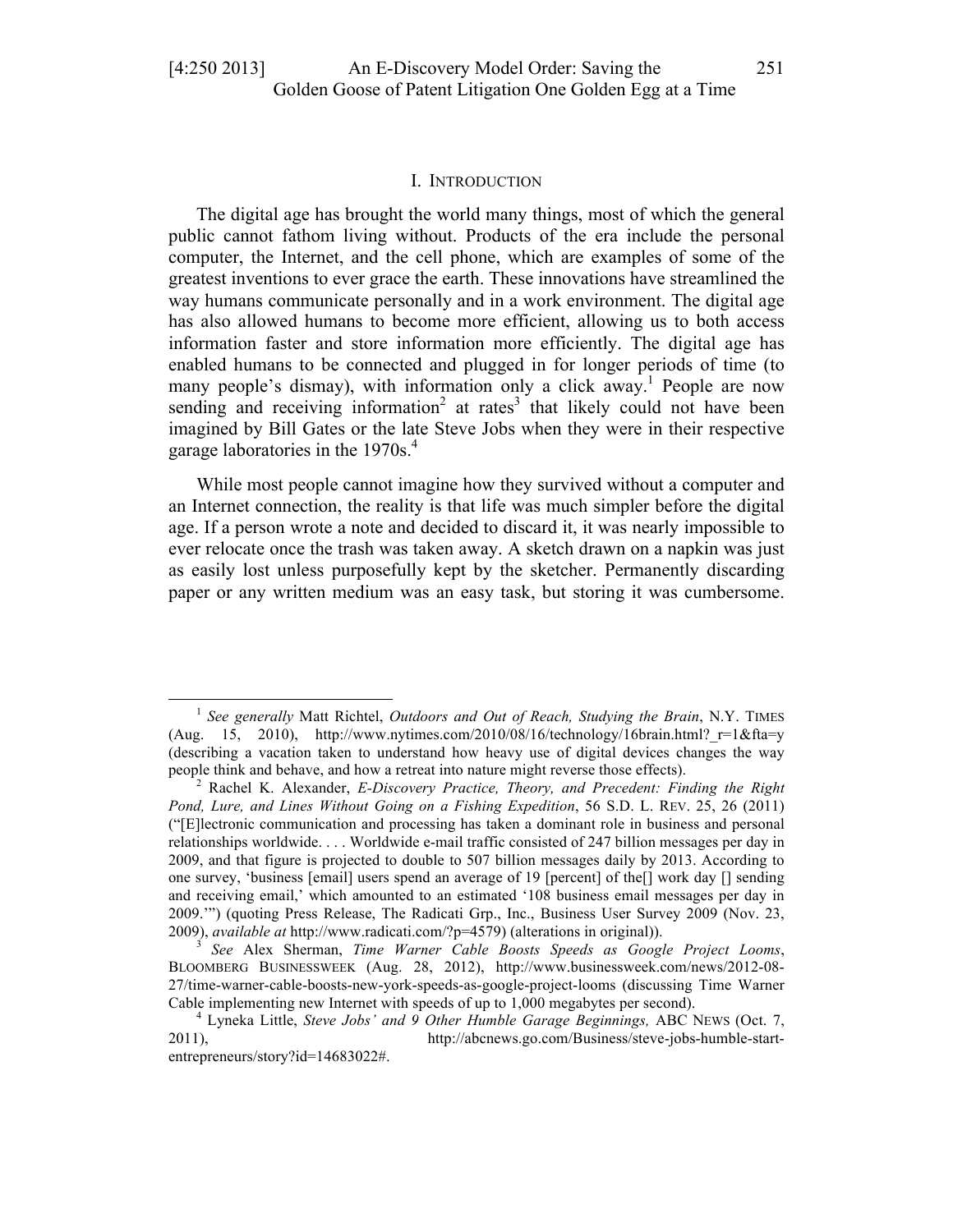Often, whole rooms filled with filing cabinets stored documentation of all daily activities.<sup>5</sup> An incompetent filer is all it took for a business to lose a document.

Along with our personal lives, our legal system has been affected by the inventions of the digital age. <sup>6</sup> Most litigation depends on what is uncovered during discovery.<sup>7</sup> In the era before the Internet, personal computers, and cell phones, the pool of discoverable material simply consisted of written documents and witness depositions. In today's digital world, this is no longer the case; that handwritten note or napkin sketch would more than likely be memorialized in a digital medium.

A potential problem with storing documents in a digital medium is that items are very difficult, and sometimes nearly impossible, to erase.<sup>8</sup> In the digital age, the note or sketch that was thought to have been discarded is likely stored deep down on a server, hard drive, or in the infamous "cloud" and will likely be saved there for the foreseeable future. This information is discoverable via e-mail, server, and metadata searches, all of which provide information in quantities never imagined before. With all this information, the discovery process turns into a search for a needle in a haystack.<sup>9</sup>

Complex litigation prior to the invention of the Internet would often produce enough paper to fill entire rooms. Sifting through the produced documents was usually left up to a team of ambitious associates, usually on a box-by-box basis. Much like in the popular Hollywood movie *Class Action*, <sup>10</sup> there was a tendency to bury the other side in massive amounts of paper. The commonly used trick was to hide the "smoking gun" document deep within the discovery documents (creating a needle in the haystack) and hope that a sleep-deprived attorney would

<sup>5</sup> *See, e.g.*, *Making Room, Saving History*, THE THIRD BRANCH (May 2011), http://www.uscourts.gov/News/TheThirdBranch/11-05-01/Making\_Room\_Saving\_History.aspx (describing the first time in thirty years that the National Archives and Records Administration has been able to dispose of any records). <sup>6</sup> *See* Robert E. Litan, *Law and Policy in the Age of the Internet*, 50 DUKE L.J. 1045, 1047

<sup>(2001).</sup> <sup>7</sup> Scott A. Moss, *Litigation Discovery Cannot Be Optimal but Could Be Better: The* 

*Economics of Improving Discovery Timing in a Digital Age, 58 DUKE L.J. 889, 892 (2009).* <sup>8</sup> *See, e.g., Thomas P. Keenan, <i>On the Internet, Things Never Go Away Completely: Where is* 

*My Data and How Do I Really Know?*, 262 INT'L FED'N FOR INFO. PROCESSING 37, 37–38 (2008).<br><sup>9</sup> *See Wm. Andrew Messer & Jerry E. Drake, <i>E-Discovery: Fighting over "Smoking Gun"* 

*Emails: The Nightmare Begins*, TEX. MUN. LEAGUE, 1, http://www.tml.org/legal\_pdf/E-Discovery.pdf (last visited May 23, 2013) (asserting there is now much more information to review and potentially produce).<br><sup>10</sup> CLASS ACTION (Twentieth Century Fox Film Corporation and Interscope Communications

<sup>1991).</sup>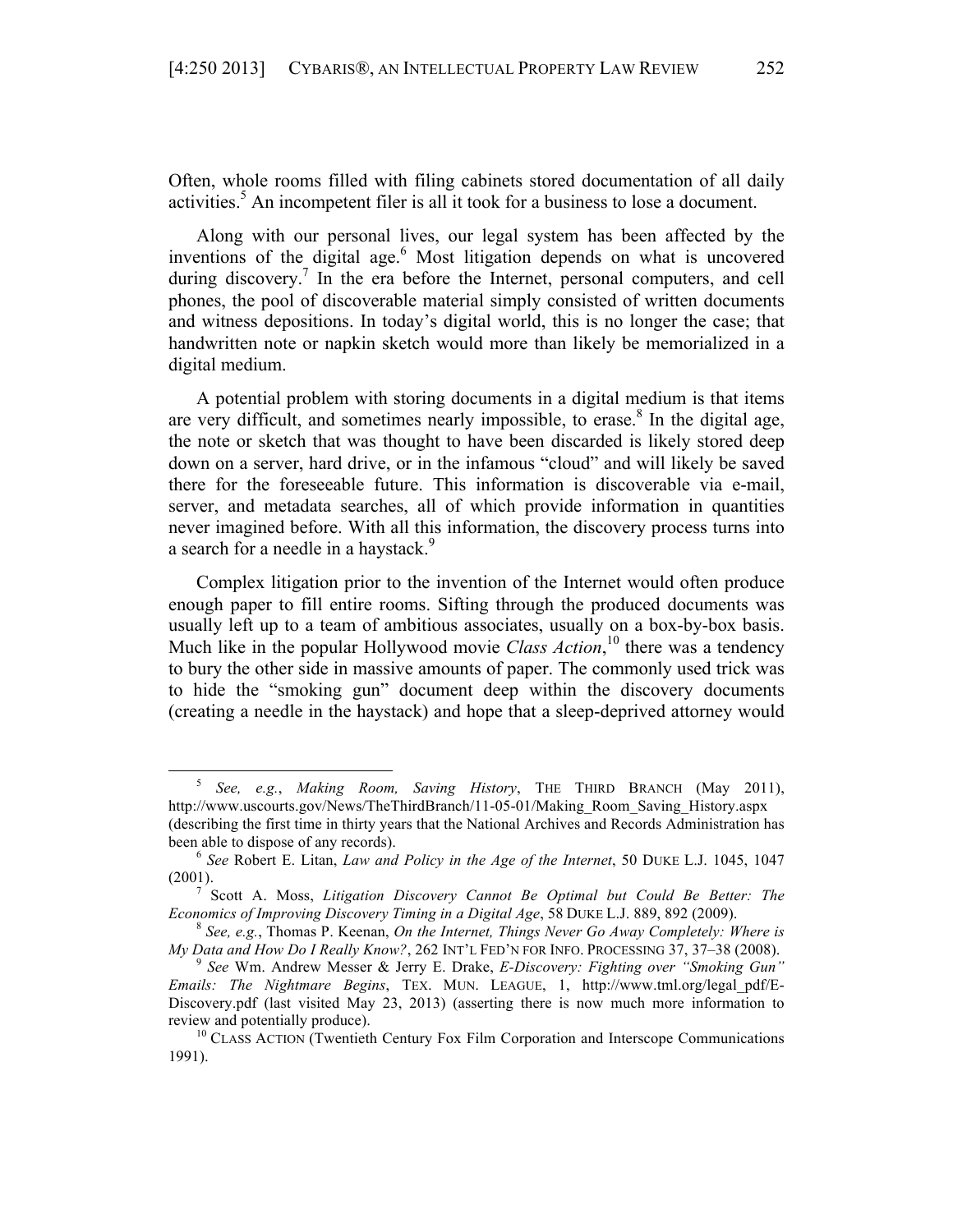casually flip past it during his or her document review process.<sup>11</sup> In the digital age, the needle in the haystack problem has not gone away, but the haystack has increased in size substantially.<sup>12</sup> Finding that needle, however, has theoretically become easier.<sup>13</sup> With the invention of optical character recognition (OCR), a document may be placed into a database and electronically text-searched.<sup>14</sup> In theory, a discovery production of thousands of documents may be searched in a matter of seconds for a single search term, rather than the search taking multiple hours for an attorney to review. This, of course, is assuming the attorney knows which terms to use in his or her search.

In the United States, the production of electronically stored documents, or ediscovery, has proven to be especially troublesome in patent litigation.<sup>15</sup> While ediscovery can produce very helpful documents, it can also become very expensive to conduct.<sup>16</sup> Attempting to curb e-discovery costs has been a priority of the American judicial system for some time now, and steps have been taken to attempt to lower the costs.<sup>17</sup> Patent litigation, however, is still suffering from disproportionally high discovery costs.<sup>18</sup> In an attempt to help control some of these e-discovery costs, Chief Judge Randall Rader of the U.S. Court of Appeals for the Federal Circuit (CAFC) presented an E-Discovery Model Order at the 2011 Eastern District of Texas Bar Conference.

This paper will analyze the issues pertaining to e-discovery that are currently plaguing patent litigation. Additionally, this paper will analyze the current

<sup>&</sup>lt;sup>11</sup> *Id.* 12 Gregory L. Fordham, *Using Keyword Search Terms in E-Discovery and How They Relate to Issues of Responsiveness, Privilege, Evidence Standards and Rube Goldberg*, 15 RICH. J.L. & TECH. 8, ¶ 4 (2009), *available at* http://law.richmond.edu/jolt/v15i3/article8.pdf ("With many modern litigations producing and relying on volumes of digital evidence, it is simply not practical to take a 'boots on the ground' approach to document review and analysis. Certainly, the size and extent of the data make it commercially impractical to use anything other than computerized techniques for keyword searches. Moreover, many other fields of human activity have demonstrated that the weak link in the chain is often the human element. For example, statistical sampling techniques are often used not only for economic purposes but for increased accuracy as well.").<br><sup>13</sup> *Id.* ¶ 4.<br><sup>14</sup> *See* David L. Masters, *Electronic Filing: Beyond the Basics*, COLO. LAW., June 2002, at 61,

<sup>62.</sup> <sup>15</sup> Douglas R. Nemec et al., *Discovery Issues in Patent Litigation: Making the Most of the Federal Rules*, PATENT LAW CTR., PRACTICING LAW INST., 40 (2009), http://patentlawcenter.pli.edu/wp-content/uploads/2010/09/Discovery-Issues-In-Patent-Litigation-Making-the-Most-of-the-Federal-Rules1.pdf.<br><sup>16</sup> *Id.* at 2. <sup>17</sup> *See* Fed. Circuit Bar Ass'n, *An E-Discovery Model Order*, 21 FED. CIR. B.J. 347, 349–52

<sup>(2012) [</sup>hereinafter *Model Order*]. <sup>18</sup> *Id.* at 347–48.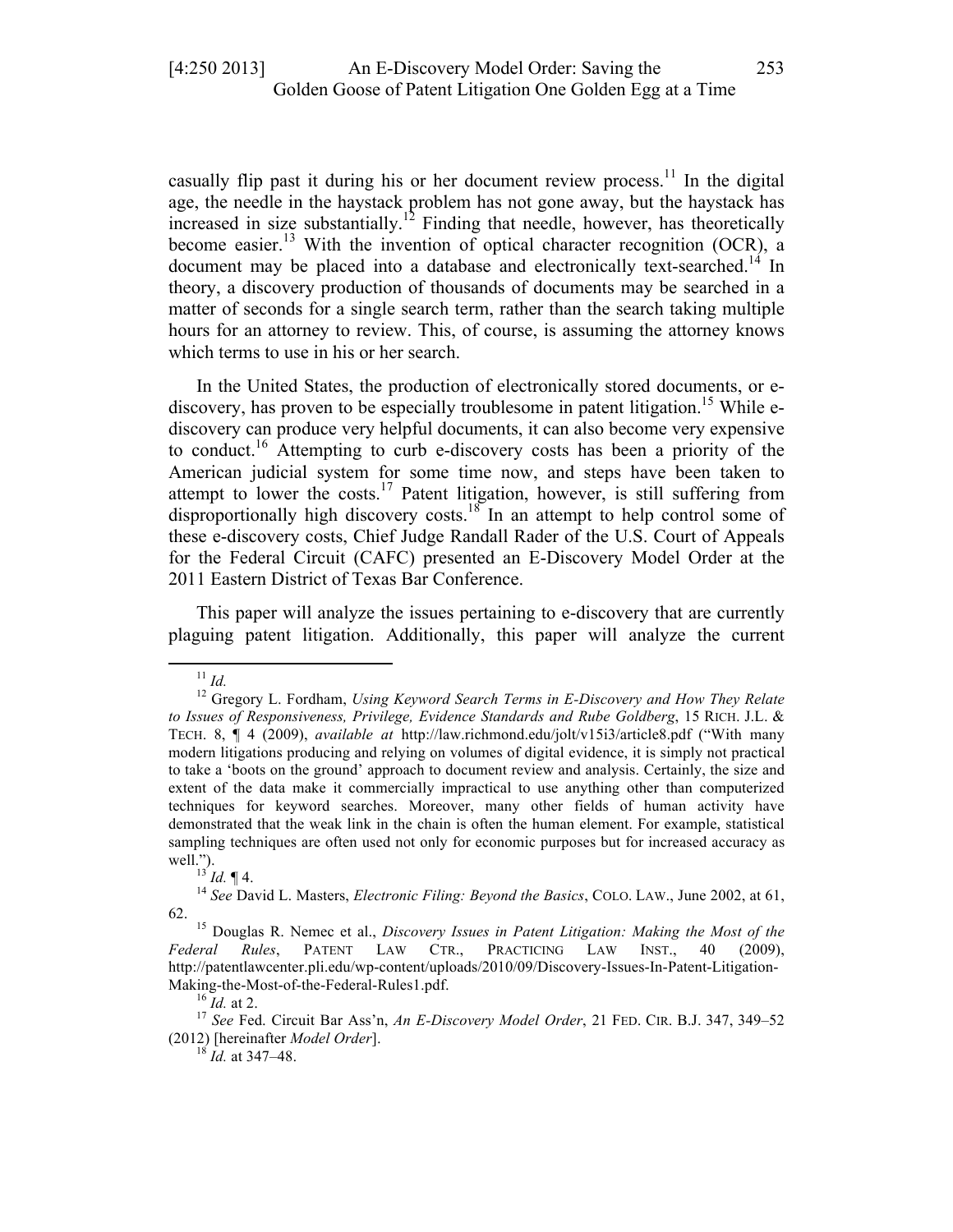acceptance of the Model Order and the impact that it has had on patent cases. Finally, this paper will speculate on the future acceptance and true impact of the Model Order.

# II. PATENT LITIGATION

Patent litigation has recently been thrust into the limelight, thanks mostly to large damage awards coming from patent infringement disputes between high technology companies (e.g., Google, Apple, Microsoft, Samsung, etc.).<sup>19</sup> Because of the recent publicity, patent litigation has acquired a somewhat negative reputation among the general public.20 Like most things that receive negative attention from the media, there is more to the story.<sup>21</sup> This section will discuss the state of patent litigation and why Chief Judge Rader saw that it was necessary to introduce the Model Order for e-discovery to protect American patent litigation's "golden goose."<sup>22</sup> Additionally, this section will also look at previous e-discovery guidelines with the Model Order in mind.

#### *A. Venue and Types of Litigants*

 

There are two venues in which U.S. patents are enforced.<sup>23</sup> The first is federal district court.<sup>24</sup> 28 U.S.C. § 1400(b) states that "[a]ny civil action for patent infringement may be brought in the judicial district where the defendant resides, or where the defendant has committed acts of infringement and has a regular and established place of business."<sup>25</sup> In patent cases, the federal district courts operate and issue relief under title 35 United States Code.<sup>26</sup>

<sup>19</sup> *See* Nick Wingfield, *Jury Awards \$1 Billion to Apple in Samsung Patent Case*, N.Y. TIMES (Aug. 24, 2012), http://www.nytimes.com/2012/08/25/technology/jury-reaches-decision-in-applesamsung-patent-trial.html (discussing how nine jurors awarded Apple more than one billion

dollars in damages). <sup>20</sup> *See* Raymond Millien, *Are the Smartphone Patent Wars Giving Patents a Bad Rap?*, IPWATCHDOG (Mar. 7, 2012, 11:17 AM), http://www.ipwatchdog.com/2012/03/07/smartphone-

patent-wars-giving-patents-bad-rap/id=22612.<br><sup>21</sup> *Id.* <sup>21</sup> *Id.* **22 C.J. Randall R. Rader,** *The State of Patent Litigation*, 21 FED. CIR. B.J. 331, 339 (2012) [hereinafter *State of Patent Litigation*] (calling the American patent litigation system a golden goose for producing golden eggs in the form of awards and damages). <sup>23</sup> *See* Sheldon R. Meyer & Mark E. Miller, *Patent Litigation Before the International Trade* 

*Commission and Its Effectiveness (1988-1992)*, 350 PRACTICING L. INST. PAT. LITIG. 495, 495 (1992), *available at* http://www.fdml.com/effect.pdf. <sup>24</sup> *Id.* <sup>25</sup> 28 U.S.C.A. § 1400(b) (West 2012). <sup>26</sup> *See General Information Concerning Patents: Infringement of Patents*, UNITED STATES

PATENT & TRADEMARK OFFICE (USPTO) (Nov. 2011), http://www.uspto.gov/patents/resources/general\_info\_concerning\_patents.jsp#heading-28.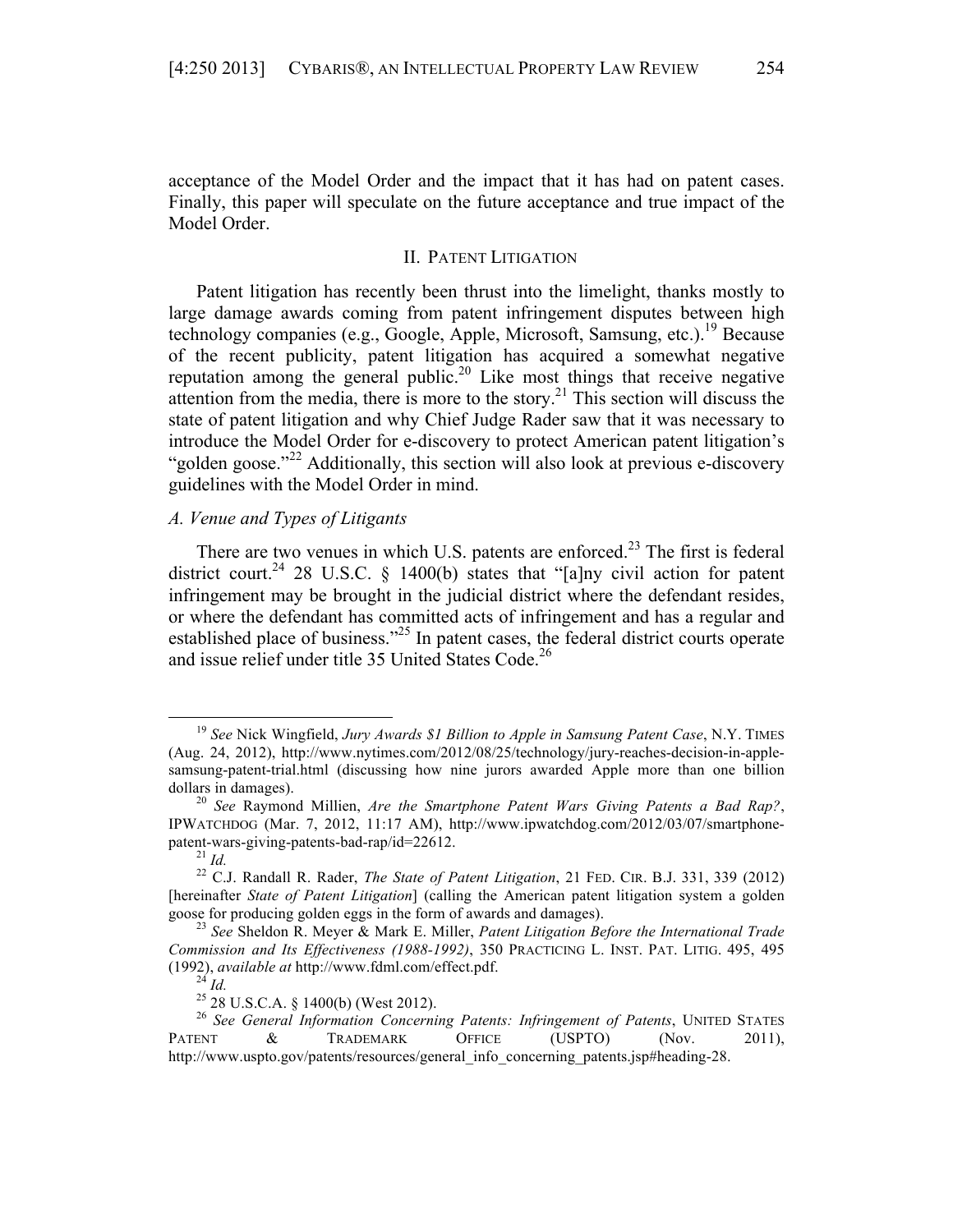The second venue is the International Trade Commission (ITC). The ITC deals primarily with unfair methods of competition and unfair acts in connection with the importation and/or sale of imported goods under 19 U.S.C. § 1337.<sup>27</sup> Investigations into imported goods that are alleged to infringe a United States patent make up the majority of ITC investigations.<sup>28</sup>

As the United States Patent and Trademark Office (USPTO) continues to grant patents at an increased rate, the annual number of patent case filings has continued to climb as well.<sup>29</sup> While Fortune 500 companies garner most of the publicity in patent lawsuits, many other types of litigants exist. Small companies and startups, for example, often look to the court system to assert their patent rights.<sup>30</sup> Filing a lawsuit, however, can be a risky endeavor as it places the asserted patents at risk. If a patent is found to be invalid, which a significant percentage of litigated patents are, it is a "death knell" for the patent and results in the patent holder losing their rights to enforce the patent in the future.<sup>31</sup>

Also of recent public interest are patent litigants known as non-practicing entities (NPEs or patent trolls).<sup>32</sup> An NPE is "a person or entity who acquires ownership of a patent without the intention of actually using it to produce a product."<sup>33</sup> Instead, the NPE works as a licensor and frequently sells the right to use the patent.<sup>34</sup> Alternatively, the NPE files suit against a company it believes is using technology covered by patents owned by the NPE but without their permission.<sup>35</sup> Notably, NPEs include universities and non-profits.<sup>36</sup> Much of

<sup>&</sup>lt;sup>27</sup> 19 U.S.C.A. § 1337 (West 2012); Meyer & Miller, *supra* note 23, at 1.<br><sup>28</sup> Meyer & Miller, *supra* note 23, at 1.<br><sup>29</sup> Chris Barry et al., 2011 Patent Litigation Study, Patent Litigation Trends as the "America" *Invents Act" Becomes Law*, PRICEWATERHOUSECOOPERS, 8 (2011),

http://www.pwc.com/us/en/forensic-services/publications/assets/2011-patent-litigation-study.pdf. <sup>30</sup> *See, e.g.*, *Patent Litigation*, GEN. PATENT CORP., http://www.generalpatent.com/patentlitigation (last visited May 23, 2013). <sup>31</sup> John R. Allison et al., *Patent Quality and Settlement Among Repeat Patent Litigants*, 99

GEO. L.J. 677, 678 (2011). <sup>32</sup> The term "patent troll" is usually used pejoratively. *See* Jaconda Wagner, *Patent Trolls and* 

*the High Cost of Litigation to Business and Start-Ups – A Myth*?, MD. B.J., Sept.–Oct. 2012, 12, 12. "[T]he term [patent troll] was coined by Peter Detkin, then-Vice *President, Assistant General Counsel at Intel*, which had been sued by TechSearch." *Id.* Oddly enough, "Detkin now runs what some would describe as one of the most troublesome patent trolls - Intellectual Ventures." *Id.* at

<sup>13. 33</sup> James F. McDonough III, *The Myth of the Patent Troll: An Alternative View of the Function of Patent Dealers in an Idea Economy*, 56 EMORY L.J. 189, 189 (2006).<br><sup>34</sup> *Id.* ("Instead, the patent troll buys the patent and either licenses the technology to a person

or entity that will incorporate the patent into a product, or it sues a person believed to already have incorporated the technology in a product without permission."). <sup>35</sup> *Id.* <sup>36</sup> Barry et al., *supra* note 29, at 7.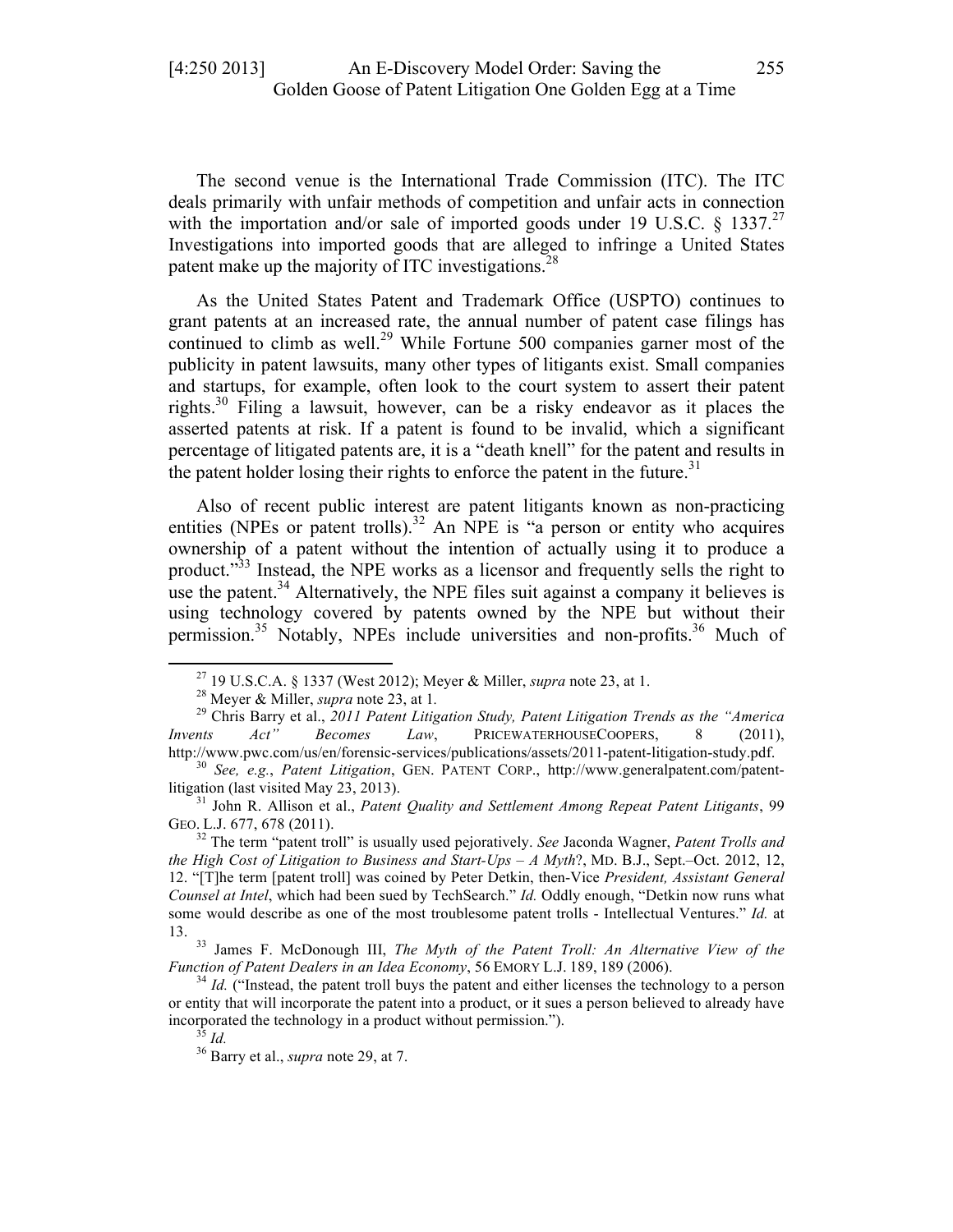America has taken a negative stance with regard to NPEs as many argue it is an abuse of the patent system.<sup>37</sup> According to a recent study, when a patent lawsuit is filed, NPEs have been successful 23 percent of the time. <sup>38</sup> Practicing entities, on the other hand, have been successful  $\overline{33}$  percent of the time.<sup>39</sup> The study attributes this trend to the relative lack of success for NPEs at summary judgment.<sup>40</sup> If the lawsuit progresses to trial, however, both NPEs and practicing entities have nearly the same two-thirds success rate. $41$ 

Patent holders, specifically NPEs, are often looking for a speedy and quick resolution to reduce overall litigation costs. The problem is that in many federal district courts the dockets are so bogged down with other types of civil and criminal litigation it is hard to resolve a case in quick fashion.<sup>42</sup> In patent infringement suits, the patent venue statute states that venue is proper "where the defendant resides, or where the defendant has committed acts of infringement and has a regular and established place of business."<sup>43</sup> Large corporations often have their choice to choose virtually any court in the United States because their business activities stretch to nearly every state.<sup>44</sup> Due to this freedom, there are a select number of districts that have earned the reputation of providing a speedy and predictable path to trial. These districts are known as "rocket dockets."<sup>45</sup> A patent lawsuit filed in certain rocket docket districts can progress to trial in a little under a year,<sup>46</sup> rather than the two- to two-and-a-half-year average<sup>47</sup> of other federal jurisdictions. Patent holders prefer these rocket docket jurisdictions as

<sup>37</sup> *See, e.g.*, Gary Shapiro, *To Restore Innovation, Reform the Patent System*, FORBES (Apr. 6, 2011, 2:05 PM), http://www.forbes.com/sites/garyshapiro/2011/04/06/to-restore-innovationreform-the-patent-system/ (arguing that patent trolls abuse the patent system by seeking damages or an injunction, even though they themselves do not produce a product, thus stifling competition

within an industry and leading to higher prices for consumers).<br>
<sup>38</sup> Barry et al., *supra* note 29, at 7.<br>
<sup>39</sup> Id.<br>
<sup>40</sup> Id.<br>
<sup>41</sup> Id.<br>
<sup>42</sup> See, e.g., Carrie E. Johnson, Comment, *Rocket Dockets: Reducing Delay in Fede Litigation*, 85 CALIF. L. REV. 225, 227–28 (1997) (stating that civil actions are, by Rule, to have a "'just, speedy, and inexpensive determination of every action'," and currently "[d]isposition of civil cases is neither speedy nor inexpensive and, consequently, justice is threatened") (quoting

FED. R. CIV. P. 1.). <sup>43</sup> 28 U.S.C.A. § 1400(b) (West 2012). <sup>44</sup> Li Zhu, Note, *Taking Off: Recent Changes to Venue Transfer of Patent Litigation in the Rocket Docket*, 11 MINN. J. L. SCI. & TECH. 901, 904 (2010) (arguing that plaintiffs have the freedom to select any venue but the real question remains which venue is more appropriate).<br><sup>45</sup> *Id.* at 902.<br><sup>46</sup> *See* Barry et al., *supra* note 29, at 28 cht.7d (noting that the Eastern District of Virginia has

a time-to-trial of 0.93 years). <sup>47</sup> *Id.* at 27.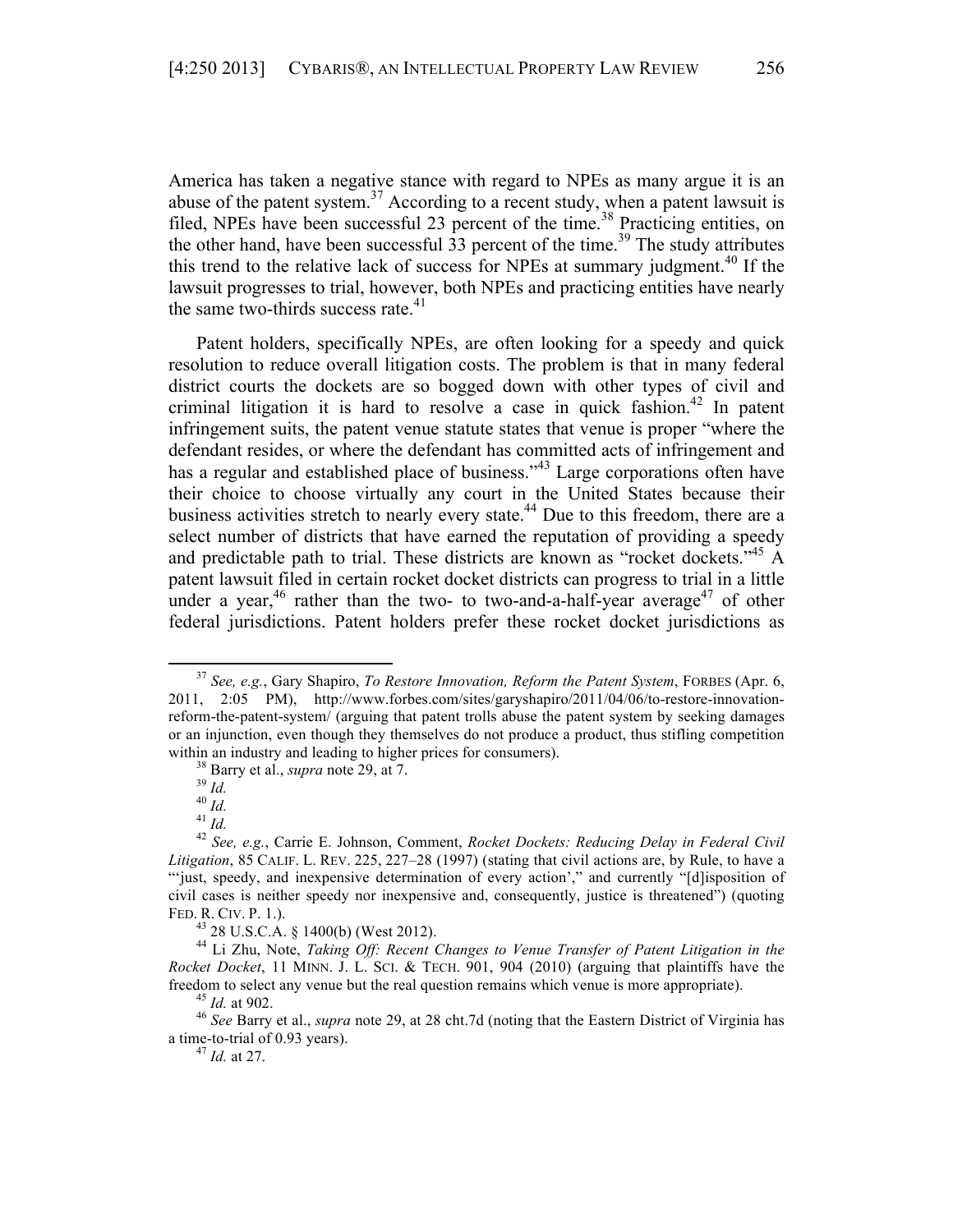they "continue to be more favorable to patent holders, with shorter time-to-trial, higher success rates, and higher median damages awards."<sup>48</sup> These jurisdictions also offer the possibility of an early, fixed trial date, which can drive parties to quicker settlements.<sup>49</sup> In these rocket docket courts, criminal cases new to the  $d$ ocket do not delay civil trial dates.<sup>50</sup> Precise management of both the criminal and civil dockets prevents any delays in the docketed patent cases. <sup>51</sup> Examples of rocket docket jurisdictions include the Eastern District of Virginia, Delaware, the Eastern District of Texas, and the Western District of Wisconsin.<sup>52</sup>

#### *B. Awards*

While jurisdiction can play a role in the success of a patent holder, damage awards can vary greatly. From 1995 to 2010 annual median damage awards spanned from  $\overline{\$1.8\}$  million to  $\$15.6\$  million.<sup>53</sup> The lowest end of that range,  $\$1.8$ million, came in  $2010^{54}$  NPEs have been especially successful in the last five years, averaging awards that were twice the average amounts awarded to practicing entities.<sup>55</sup> While it is common for the general public to believe that patent trials only result in damages in the hundreds of millions of dollars, this opinion is often times media driven as the patent trials that result in such high damages typically make the headlines. Additionally, the utilization of juries has been shown to be more favorable, with regard to damage awards, for litigants than bench trials.<sup>56</sup> There has also been a drastic increase in jury awards and a decrease in bench trial awards since  $2000$ <sup>57</sup>. The reasons for the increase in jury awards have been speculated upon and may be due to juries continually becoming less

<sup>48</sup> *Id.* at 7. <sup>49</sup> *See* Johnson, *supra* note 42, at 240 ("The Brookings Institution task force recommended early, firm trial dates in non-complex cases partially because it recognized that such scheduling practices encourage settlement." (citing BROOKINGS INST., JUSTICE FOR ALL: REDUCING COSTS

AND DELAY IN CIVIL LITIGATION 18 (1989))). <sup>50</sup> Thomas W. Winland, *A Whirlwind Ride on the Rocket Docket*, MANAGING INTELL. PROP., ANNUAL LITIG. SUPPLEMENT 1995, *available at*  http://www.finnegan.com/resources/articles/articlesdetail.aspx?news=73ea67c4-61cb-47fd-9252- 05d316ad34f4 (explaining that once trial dates are set in rocket docket jurisdictions they can be

considered "etched in stone").<br><sup>51</sup> *Id.* <sup>52</sup> *See* Barry et al., *supra* note 29, at 28 cht.7d (highlighting the median time-to-trial for the

fifteen most active districts).<br><sup>53</sup> *Id.* at 7.<br><sup>54</sup> *Id.* at 9 cht.2a.<br><sup>55</sup> *Id.* at 7 ("[A]wards for NPEs averaged more than double those for practicing entities over the last five years."). <sup>56</sup> *See id.* at 13. <sup>57</sup> *Id.* at 13 cht.3e.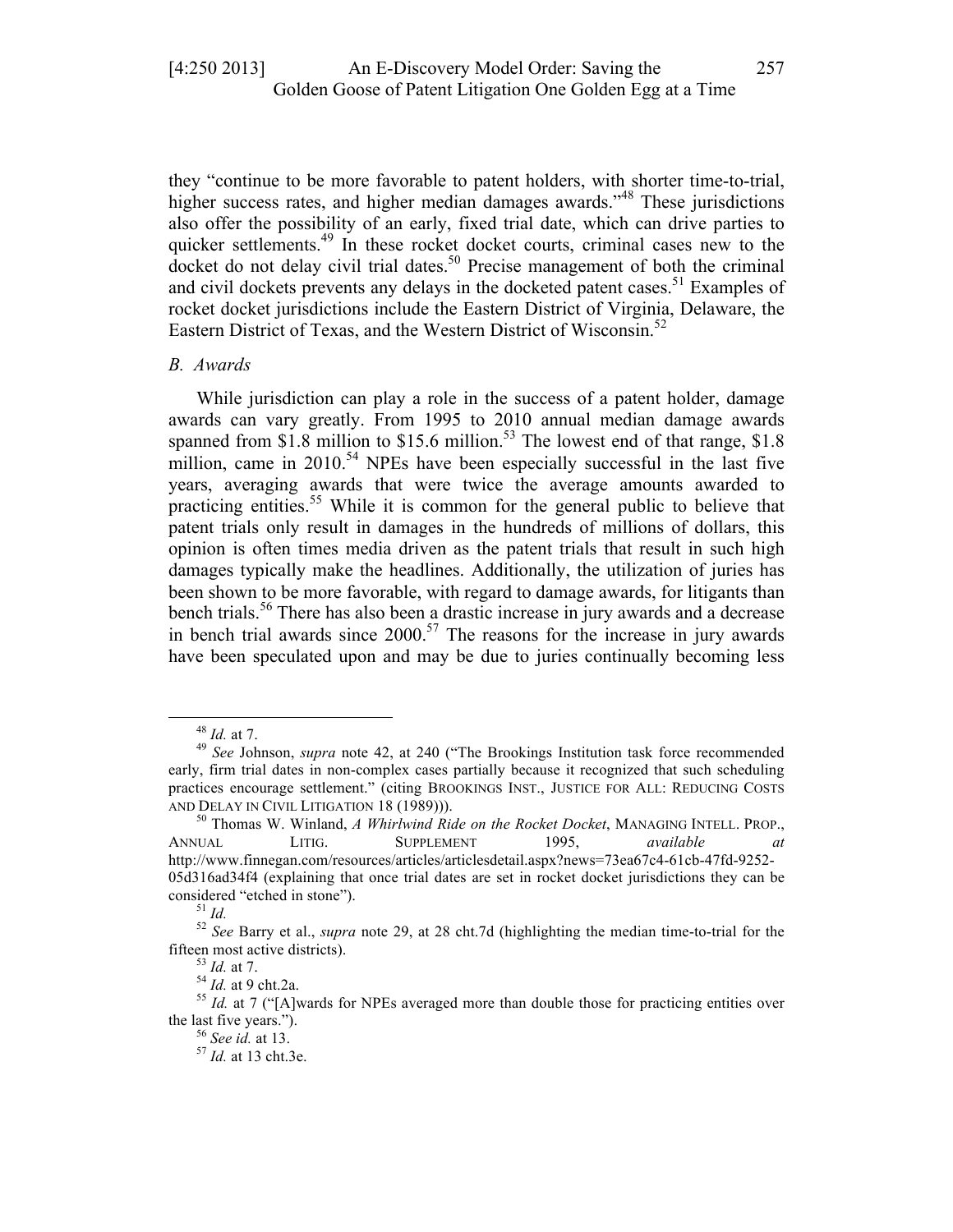sensitive to higher damage awards.<sup>58</sup> Additionally, jurors tend to side with the patent holder and juries often seek to punish the infringer, instead of simply providing an award to justly reimburse the patent owner.<sup>59</sup>

## *C. Costs*

The potential reward for patent lawsuits does not come without a financial risk. Costs for intellectual property cases are nearly 62 percent higher than other types of litigation.<sup>60</sup> Additionally, patent litigation rises to the top among the different types of intellectual property litigation. According to the 2011 AIPLA Report of the Economic Survey, the median cost for patent litigation through trial where there was \$25 million or more at stake for each party was \$6 million.<sup>61</sup> And in smaller cases where the amount in dispute was less than \$1 million, the 2011 AIPLA Report indicates that total litigation costs in some cases may exceed the amount at stake.<sup>62</sup> Alternatively, trademark and copyright litigation had average costs of just over \$2 million when there was \$25 million or more on the line and just around \$400,000 when there was less than \$1 million at stake.<sup>63</sup> These high fees in patent infringement cases can likely be attributable to the long, drawn-out nature of patent cases, high attorney fees, and excessive discovery costs.

#### *1. Attorney Fees*

Attorney fees make up a large portion of patent litigation costs. These high fees are likely due to the long and extended nature of patent cases and high billing rates of attorneys. The AIPLA reports that in 2010 the average cost for an hour of a private law firm partner's time was \$441.<sup>64</sup> The average associate billable rate was \$320.<sup>65</sup> Take, for example, *Polaroid v. Kodak*,<sup>66</sup> which took nearly twelve years to resolve in the courts.<sup>67</sup> Costs for that case were an estimated  $$100$ million. <sup>68</sup> Or *Hughes Aircraft v. United States*, <sup>69</sup> which took twenty-seven years to

<sup>58</sup> *Id.* <sup>59</sup> *See id.* at 13. <sup>60</sup> *See State of Patent Litigation*, *supra* note 22, at 336 (citing Emery G. Lee III & Thomas E. Willging, Fed. Judicial Ctr., Litigation Costs in Civil Cases: Multivariate Analysis 8 (Working

Paper, 2010), *available at* http://papers.ssrn.com/sol3/papers.cfm?abstract\_id=1606846). <sup>61</sup> AM. INTELLECTUAL PROP. LAW ASS'N, REPORT OF THE ECONOMIC SURVEY 36 (2011) [hereinafter AIPLA REPORT 2011].<br>
<sup>62</sup> See id.<br>
<sup>63</sup> Id. at 37.<br>
<sup>64</sup> Id. at 37.<br>
<sup>65</sup> Id. at 20.<br>
<sup>66</sup> Polaroid Corp. v. Eastman Kodak Co., 789 F.2d 1556, 1557 (Fed. Cir. 1986).<br>
<sup>66</sup> Polaroid Corp. v. Eastman Kodak Co.,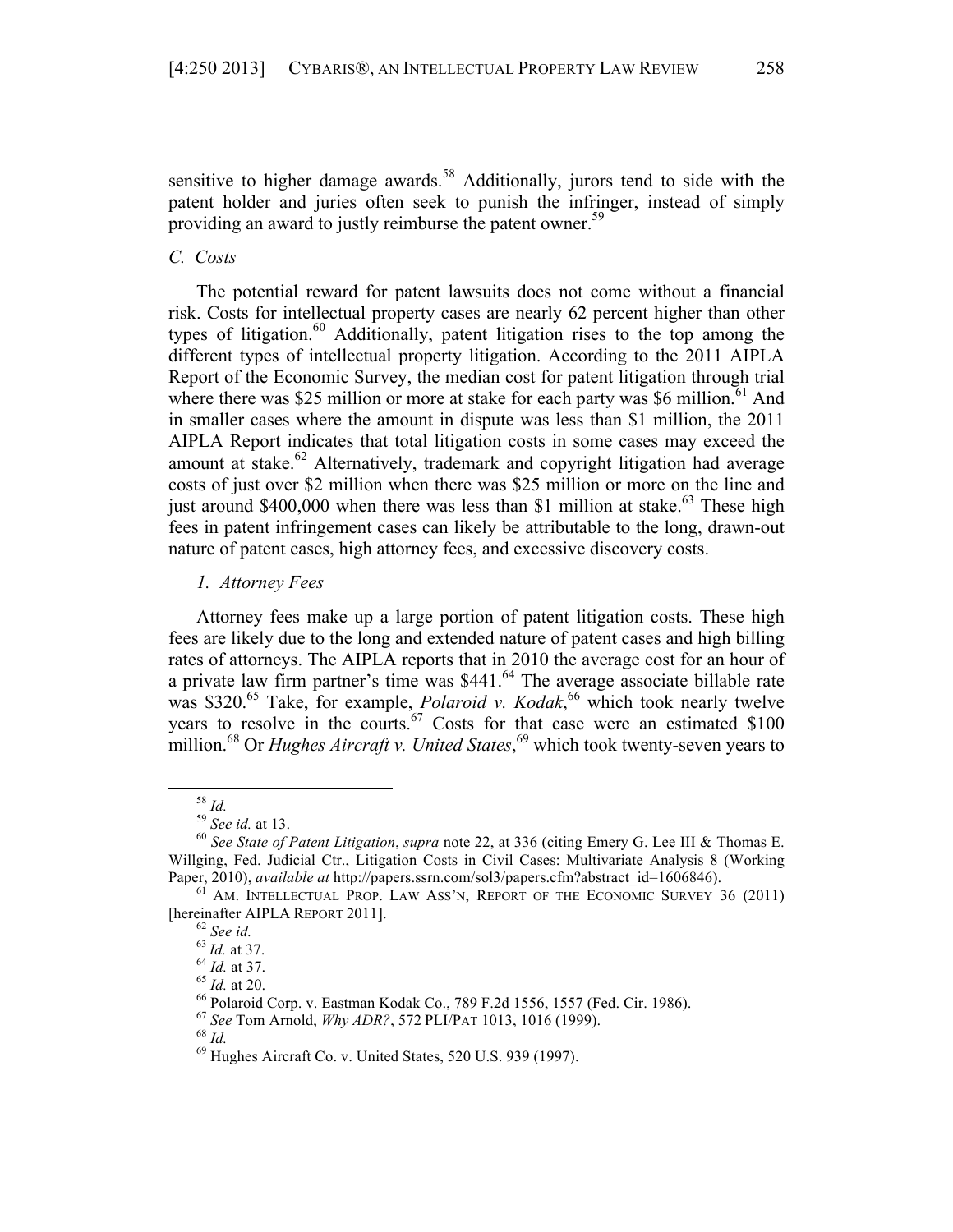resolve.<sup>70</sup> It is not hard to see how costs can run to exorbitant amounts. These high costs not only have a profound effect on the companies litigating the patents, but they also make the courts nearly unusable by small businesses or individual inventors. Individuals or businesses that cannot afford to pay an attorney for a long patent lawsuit predictably tend to settle quickly and avoid the courts, although rare cases do exist (e.g., the individual suing Heinz for infringement of his ketchup packaging idea<sup>71</sup>). By making the courts nearly unreachable, it has the same effect as making some patents worthless, particularly patents owned by those who cannot afford the requisite representation. The only recourse that the individual patent holder has is to fold and either license the patent rights or sell/assign the patent. It is worth noting that, in many cases, a license or assignment may be the best financial move as many small companies and inventors tend to develop an emotional attachment to their inventions and often overestimate their chance of success at trial.<sup>72</sup> If it is decided that the court system is the most cost-effective forum to achieve relief, the advent of contingency fee arrangements, which are becoming more and more popular in patent disputes, are making the judicial system more accessible for a wide range of parties no matter what their financial situation.<sup>73</sup>

#### *2. Discovery Fees*

The next biggest cost in patent litigation is associated with the discovery process.<sup>74</sup> Layman and clients are often surprised by this fact. This behind the

<sup>70</sup> *Id.* <sup>71</sup> Jennifer Delgado, *Chicagoan Says Heinz Stole His Invention*, CHI. TRIB. (Aug. 23, 2012), http://articles.chicagotribune.com/2012-08-23/news/ct-talk-heinz-lawsuit-0824-

<sup>20120824</sup>\_1\_heinz-invention-ketchup. Chicago resident Scott White filed a lawsuit against H.J. Heinz Co. claiming patent infringement for allegedly infringing his patent for a dual-purpose container that makes it easy for drivers to put ketchup on their food. *Id.* The Heinz product is called the "Dip & Squeeze" and White allegedly pitched his design to Heinz during the summer of 2006 and the company rejected his design. *Id.* <sup>72</sup> Hon. Kimberly A. Moore, *Populism and Patents*, 82 N.Y.U. L. REV. 69, <sup>88</sup> (2007) ("An

individual inventor's emotional attachment to her patent is likely to skew her ability to estimate outcomes. Corporations may be better at detached, rational evaluation and outcome estimation. Due to emotional attachment to her patent, the individual may be more optimistic about the patent and the chances of success at trial.") (footnotes omitted). <sup>73</sup> *See, e.g.*, William R. Towns, *U.S. Contingency Fees: A Level Playing Field?*, WIPO MAG.,

Feb. 2010, at 4, *available at* http://www.wipo.int/export/sites/www/wipo\_magazine/en/pdf/2010/wipo\_pub\_121\_2010\_01.pdf ("[C]ontingency fee arrangements can be seen as improving access to the judicial system for the 'little guy' . . . .").<br><sup>74</sup> Thomas E. Willging et al., Fed. Judicial Ctr., Discovery and Disclosure Practice,

PROBLEMS, AND PROPOSALS FOR CHANGE: A CASE-BASED NATIONAL SURVEY OF COUNSEL IN CLOSED FEDERAL CIVIL CASES 1–2 (1997), *available at* https://bulk.resource.org/courts.gov/fjc/discovry.pdf (presenting findings from a national survey of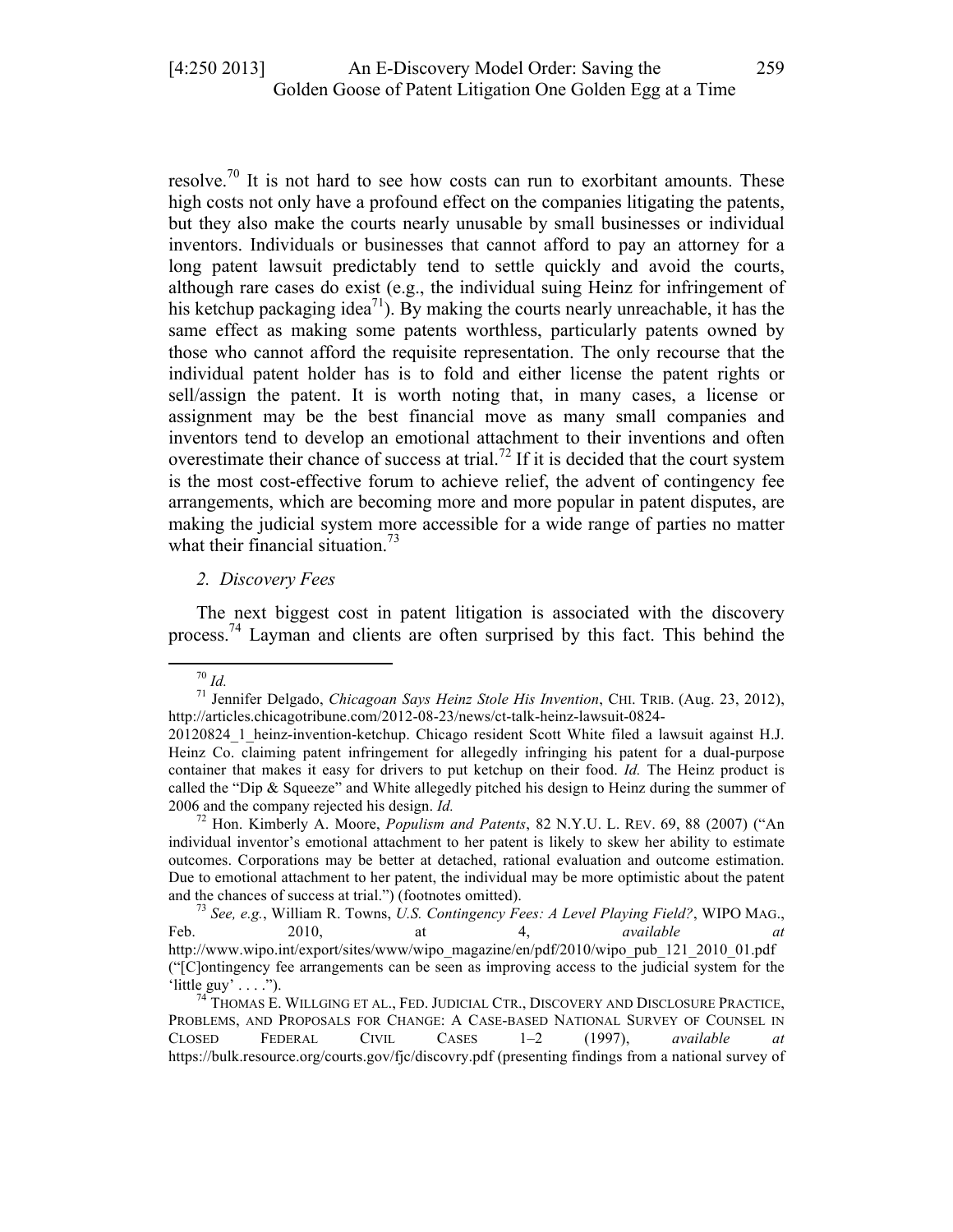scenes discovery process, however, is where the cases are won and where the groundwork is laid for a favorable case outcome.<sup>75</sup> For years, patent cases have been differentiable from other types of ligation by their high discovery costs.<sup>76</sup> Even a fifteen-year-old Federal Judicial Center study stated that patent cases "stood out for their high discovery expenses."<sup>77</sup> Large sums of money at stake, ediscovery requests and disputes stemming therefrom, large law firm fees, and long case pendency times are a few factors, as found in a recent study by the Federal Judicial Center, associated with high litigation costs for both plaintiffs and defendants in all types of civil litigation.<sup>78</sup> Patent litigation tends to fall into each one of these categories.<sup>79</sup> Basic discovery typically includes gathering information regarding the operation and design of the accused products, prior art, financial data, and support for a claim construction position.<sup>80</sup>

#### *a. Electronically Stored Information*

A significant portion of discovery costs stem from the discovery of electronically stored information (ESI), including disputes over it. Today, 99 percent of all information is electronically stored; $\delta$ <sup>1</sup> almost every business, large and small, saves their data electronically.<sup>82</sup> Additionally, many companies backup

showing that, generally, discovery expenses represented 50 percent of litigation expenses).<br>
<sup>75</sup> *Id.* at 2.<br>
<sup>76</sup> *See Model Order, supra* note 17, at 347.<br>
<sup>77</sup> *See WILLGING ET AL., supra* note 74, at 38.<br>
<sup>78</sup> *See E* Cases: Multivariate Analysis 1 (Working Paper, 2010), *available at* http://papers.ssrn.com/sol3/papers.cfm?abstract\_id=1606846 ("Factors associated with *higher* litigation costs . . . included: higher monetary stakes in the underlying litigation; longer processing times (time from filing to disposition); trial dispositions (bench and jury); electronic discovery requests from both sides of the case; disputes over electronic discovery; greater case complexity; summary judgment practice; concern over nonmonetary stakes . . . ; and representation by larger law firms.") (emphasis in original). <sup>79</sup> Peter C. Schechter, *Cutting the Costs of Patent Litigation*, N.Y. L.J., June 11, 2012,

*available* at a *available* and *at* 

http://www.newyorklawjournal.com/PubArticleNY.jsp?id=1202558306621&thepage=3. <sup>80</sup> J. Christopher Carraway, *Discovery Issues in Patent Cases*, KLARQUIST SPARKMAN, LLP, <sup>1</sup>  $9,$  2010),  $9,$  2010), http://www.klarquist.com/Articles/16\_Discovery%20Issues%20in%20Patent%20Cases%202010.p df ("Basic Discovery Every Patentee Should Seek from the Accused Infringer . . . [d]evelopment, operation, and make-up of accused products[,] identification of alleged prior art[,] . . . financial

information regarding the accused device (sales, costs, profits) . . . .").<br><sup>81</sup> See Nemec et al., *supra* note 15, at 553.<br><sup>82</sup> See, e.g., Jason R. Baron, *Law in the Age of Exabytes: Some Further Thoughts on 'Information Inflation' and Current Issues in E-Discovery Search*, 17 RICH. J. L. & TECH. 9, ¶ 4 (2011) ("In the world of investigations and litigation, information inflation has manifested itself with a new 'watermark' in terms of volume. For example, in the Report, in multiple volumes, of

<sup>&</sup>lt;u> 1989 - Andrea Santa Alemania, amerikana amerikana amerikana amerikana amerikana amerikana amerikana amerikana</u> responses to a questionnaire mailed on May 1, 1997, to 2,000 attorneys in 1,000 closed civil cases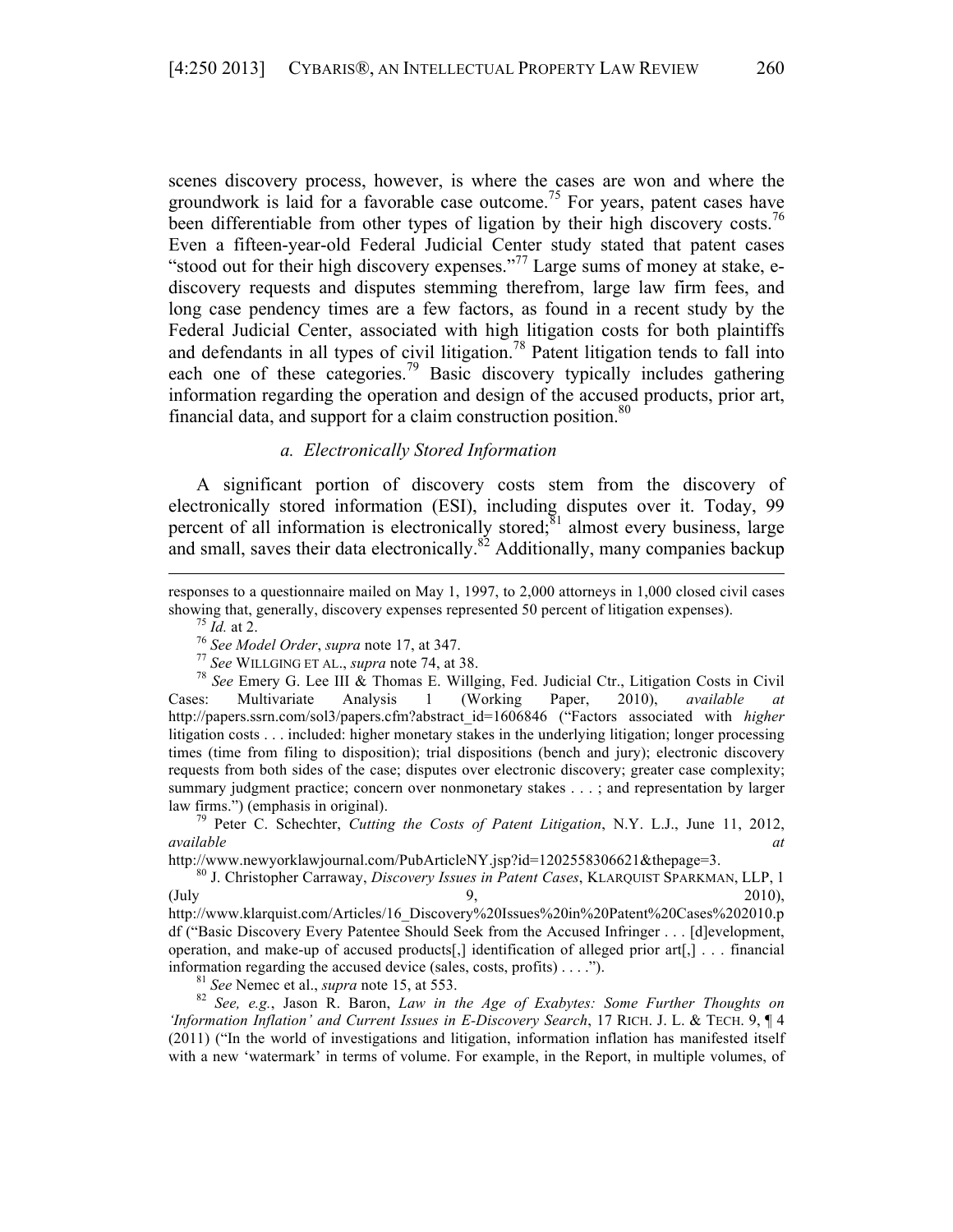data frequently and therefore always have copies of deleted files.<sup>83</sup> It is estimated that in 2011, 1.8 zettabytes of data were created—the equivalent of 57.5 billion 32-gigabyte Apple iPads.<sup>84</sup> Google Executive Chairman Eric Schmidt stated in 2010 that "there was 5 exabytes of information created between the dawn of civilization through 2003, but that much information is now created every 2 days, and the pace is increasing."85

ESI is a very broad category and can include "e-mails, documents, spreadsheets, experimental data, financial information, computer programs, digital images and video or audio files."<sup>86</sup> The multiple locations of ESI throughout a company can include "centralized servers, individual personal computers, portable hard drives, or mobile personal devices, such as blackberry units or smartphones [or tablets]."<sup>87</sup> When discovering ESI (e-discovery), costs are incurred through legal fees and vendor fees every time files and data are found, collected, and transferred from the source location to a repository for analysis.<sup>88</sup> Additionally, all of that information, or subsets thereof, must also be produced to the opposing party.<sup>89</sup> It is estimated that e-discovery may cost

<u> 1989 - Andrea Santa Alemania, amerikana amerikana amerikana amerikana amerikana amerikana amerikana amerikana</u>

(June 28, 2011), http://www.datacenterknowledge.com/archives/2011/06/28/digital-universe-toadd-1-8-zettabytes-in-2011/. <sup>85</sup> *See* Google, *Eric Schmidt at Techonomy*, YOUTUBE (Aug. 4, 2010) *available at*

13363d646a11/Tactics%20To%20Limit%20E-

the Examiner in the Lehman Brothers Holdings Chapter 11 case in Bankruptcy Court in NY, dated March 11, 2010, the examiner was tasked with culling down a universe of 350 billion pages—

three petabytes of data—to review for the purpose of writing his report."). <sup>83</sup> *See, e.g.,* Sasha K. Danna, Comment, *V. The Impact of Electronic Discovery on Privilege and the Applicability of the Electronic Communications Privacy Act*, 38 LOY. L.A. L. REV. 1683, 1715 (2005) ("[T]he very purpose for creating backup copies [is] to prevent the irretrievable loss of data as a result of a computer system crash.") Problems occur when retrieving back up data because it is "compiled so as to maximize the storage space rather than to facilitate accessibility of files and documents." *Id.* Electronic records thus are not organized in a "logical manner." *Id.* at 1716.84 Rich Miller, *'Digital Universe' to Add 1.8 Zettabytes in 2011*, DATA CTR. KNOWLEDGE

http://www.youtube.com/watch?v=UAcCIsrAq70 (uploaded on Oct. 14, 2010). <sup>86</sup> *See* Noemi C. Espinosa, *Tactics To Limit E-Discovery Costs In Patent Cases*, LAW360, <sup>1</sup>

<sup>(</sup>June 15, 2010), http://www.dechert.com/files/Publication/2a6ca8a6-1fe3-4f93-b56a-197a455d4571/Presentation/PublicationAttachment/d54e8335-c757-443e-b34c-

Discovery%20Costs%20In%20Patent%20Cases.pdf.<br><sup>87</sup> *See id.* 88 *See, e.g.*, David Degnan, *Accounting for the Costs of Electronic Discovery*, 12 MINN. J. L. SCI. & TECH. 151, 153 (2011) ("Data processing may involve the cost of retaining an outside vendor to erase duplicates and find documents responsive to the requests for production within a larger database of collected files. The outside vendor(s) then charges to process, index, host, review, and finally produce the collected data in an agreed-upon format.") (footnotes omitted). <sup>89</sup> *See* Espinosa, *supra* note 86.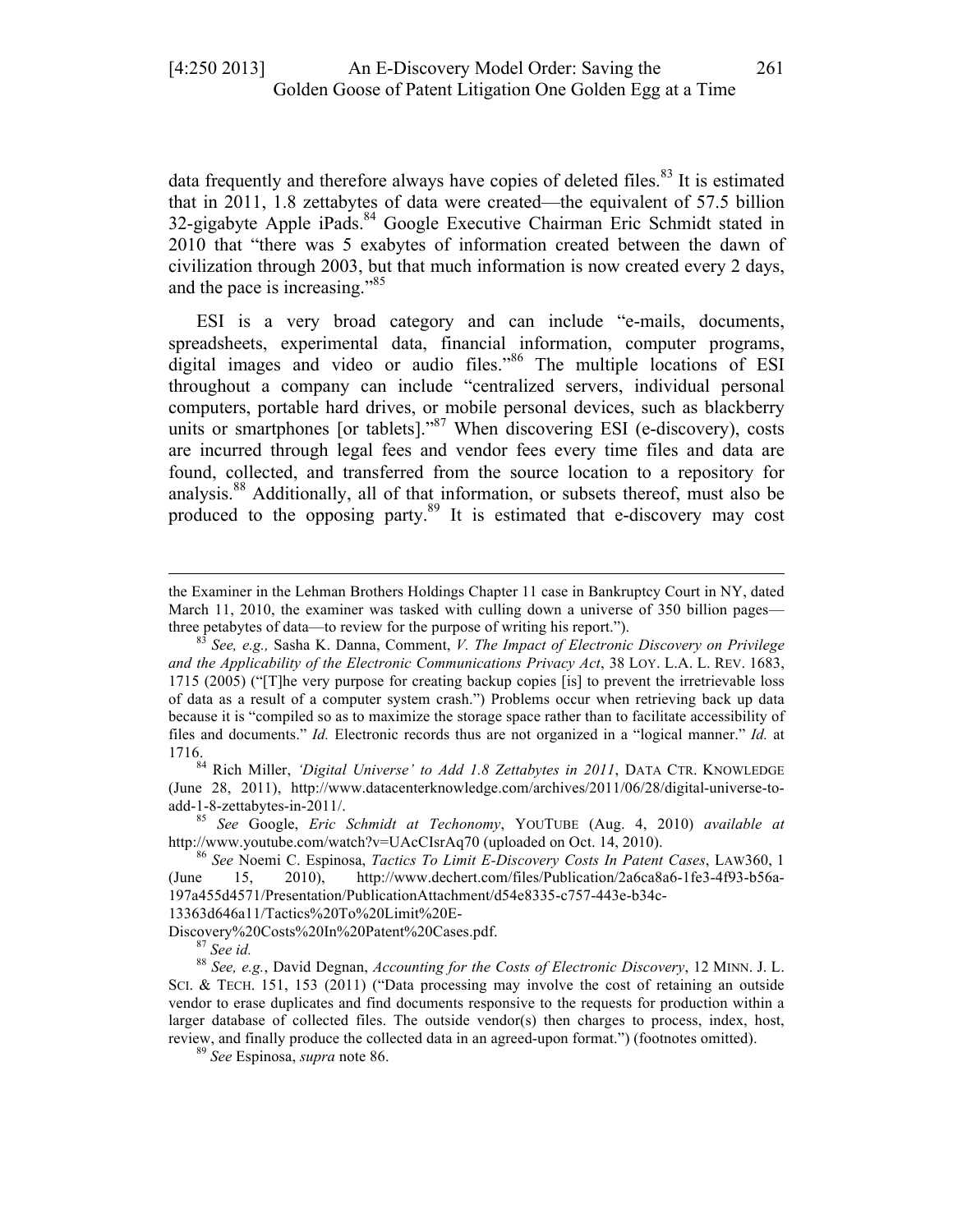upwards of \$30,000 per gigabyte.<sup>90</sup> In the end, only .0074% of documents produced upon request (less than 1 in 10,000) make their way onto trial exhibit lists<sup>91</sup> and even fewer are actually used.<sup>92</sup>

# *b. Culprits of Excessive Costs*

One of the biggest culprits of high e-discovery costs is e-mail. Because so much daily communication is done through e-mail, whether formal or informal, a smoking gun could exist. Records are usually demanded in the masses in hope of finding the smoking gun or other damaging e-mail. In the development of an invention, multiple people can have their hands on the project at some point in time.<sup>93</sup> When the opposing side knows who was involved in the development process, broad requests for searches spanning multiple e-mail accounts are not uncommon. $94$  Additionally, as one can imagine, the percentage of e-mails produced that actually get used at trial is miniscule.<sup>95</sup>

Another culprit of high e-discovery cost is the requesting of multiple search terms. Because digitally stored documents can be text searched,<sup>96</sup> one of the parties will provide a list of search terms to the opposing party that they would like used in the search of the opposing party's  $ESI^{97}$ . The problem in complex

 

See *Cross-Border Inventors*, PATENTLY-O (Nov. 21, 2010, 7:06 PM), http://www.patentlyo.com/patent/2010/11/cross-border-

<sup>&</sup>lt;sup>90</sup> The Sedona Conference Working Group on Best Practices for Document Retention and Production, Commentary, The Use of Search and Information Retrieval Methods in E-Discovery, 8 SEDONA CONF. J. 189, 192 (2007) [hereinafter Sedona Conference E-Discovery Best Practices].<br><sup>91</sup> See State of Patent Litigation, supra note 22, at 336.<br><sup>92</sup> See Wendy Akbar, "One Ring to Rule Them All?" E-Discovery Searc

*Patent Litigation in Light of Recent Model Orders and Case Law*, E-DISCOVERY BYTES (July 2, 2012), http://ediscovery.quarles.com/2012/07/articles/miscellaneous/one-ring-to-rule-them-allediscovery-search-methodology-in-patent-litigation-in-light-of-recent-model-orders-and-case-<br>law/.

inventors.html?cid=6a00d8341c588553ef0133f64e84d7970b ("Patents issued during the past six months, have an average of 2.7 inventors per patent. In all, 68% of these list multiple inventors with 13% listing five or more inventors. Prior to 1990, most patents listed only one inventor."). <sup>94</sup> *See, e.g.*, Barrera v. Boughton, No. 3:07cv1436(RNC), 2010 U.S. Dist. LEXIS 103491, at

<sup>\*8–12 (</sup>D. Conn. Sept. 30, 2010) (ordering discovery of the electronically stored documents of three custodians from a proposed list of forty).<br><sup>95</sup> See Akbar, *supra* note 92 and accompanying text.<br><sup>96</sup> See Fordham, *supra* note 12, ¶ 10 (stating that even if documents are searchable, it does not

mean searching them will return perfect results). "The conversion of the graphic image to textbased data is typically accomplished through other software tools that perform Optical Character Recognition (OCR). Although the process is not perfect, it is one means for converting imaged documents into text-based documents that can then be searched." *Id.* **f** 26 (footnotes omitted).<br><sup>97</sup> *See* Steven C. Bennett, *Do Ask; Do Tell: Keyword Search Terms*, N.Y. ST. B. ASS'N J., Oct.

<sup>2009,</sup> at 44, 45, *available at* http://www.nysba.org/AM/Template.cfm?Section=Home&TEMPLATE=/CM/ContentDisplay.cf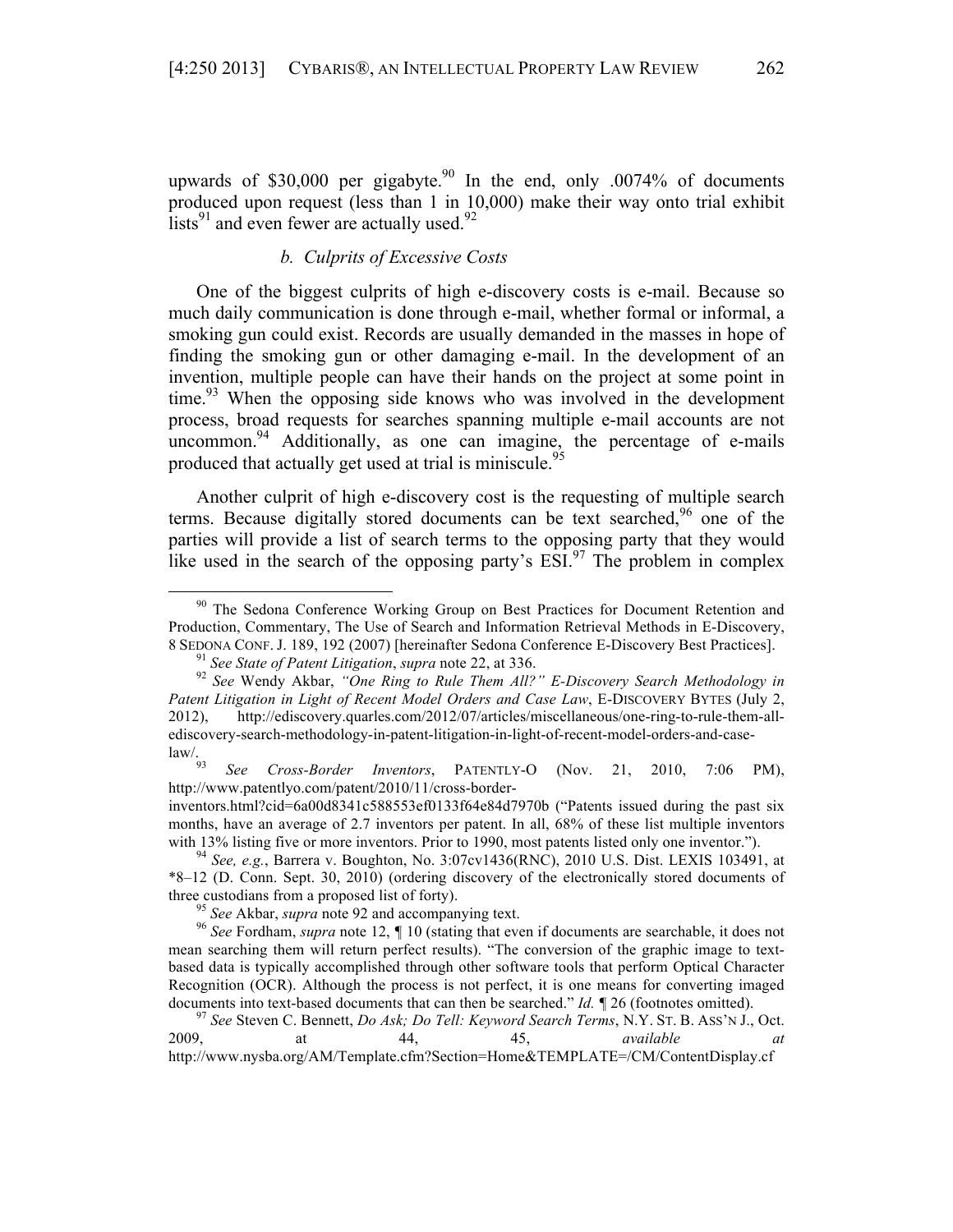patent litigation is that this list can be quite long.<sup>98</sup> Furthermore, some of those terms can be overly broad, returning results that are not relevant to the case at all.99 Take, for example, a hypothetical case involving a patent of mechanical nature. The company that created the patent is a large corporation that specializes in thousands of mechanical products. Searching general mechanical terms such as lever, rotate, handle, key, etc. is likely to turn up results that include a large number of the products that company manufactures. More specific terms, such as a code name or trademark, could have the inverse effect and could fail to be inclusive enough.

#### *c. Paying for E-discovery Costs*

While the winner of civil litigation is usually allowed to recover certain costs connected to the litigation, recovering costs of e-discovery is more difficult. Federal Rule of Civil Procedure  $54(d)(1)$  states that the prevailing civil party may recover non-attorney-fee "costs."<sup>100</sup> Further, Rule  $54(d)(1)$  is limited by 28 U.S.C. § 1920(4) which specifies "[f]ees for exemplification and the costs of making copies of any materials where the copies are necessarily obtained for use in the case" are recoverable costs.<sup>101</sup> Some courts have ruled that "exemplification" and "making copies" are related to e-discovery costs and have therefore allowed the

<u> 1989 - Andrea Santa Alemania, amerikana amerikana amerikana amerikana amerikana amerikana amerikana amerikana</u>

*Id.* PED. R. CIV. P. 54(d)(1).  $101$  28 U.S.C.A. § 1920(4) (West 2012).

m&CONTENTID=32256 ("In *Lapin v. Goldman, Sachs & Co.*, the parties spent months fighting over search terms. The plaintiff claimed that the defendant's search term list was inadequate but refused to offer an alternative list. The court expressly rejected that approach: 'I direct Plaintiff to serve his own list of search terms, and then the attorneys and their computer experts must promptly hold a meeting with at least four hours of discussion about proposals for search terms. Among other things, they should discuss (a) the estimated cost of the search and (b) the cost of a possible follow-up search with a supplemental list of search terms.'") (footnotes omitted). <sup>98</sup> *See* Sedona Conference E-Discovery Best Practices, *supra* note 90, at 194 ("The use of

search and information retrieval tools does not guarantee that all responsive documents will be identified in large data collections, due to characteristics of human language. Moreover, differing search methods may produce differing results, subject to a measure of statistical variation inherent in the science of information retrieval."). <sup>99</sup> *See* Fordham, *supra* note 12, *¶* 10. The author states that search results can be sorted into

different categories:

 $(1)$  [E]xact matches, where the keyword search terms are in documents containing the matters of interest; (2) false positives, where the search terms are in documents not related to the matters of interest; (3) false negatives, where the documents of interest do not contain any of the search terms; and (4) complete rejection, where the documents do not contain the search terms and do not contain any of the matters of interest."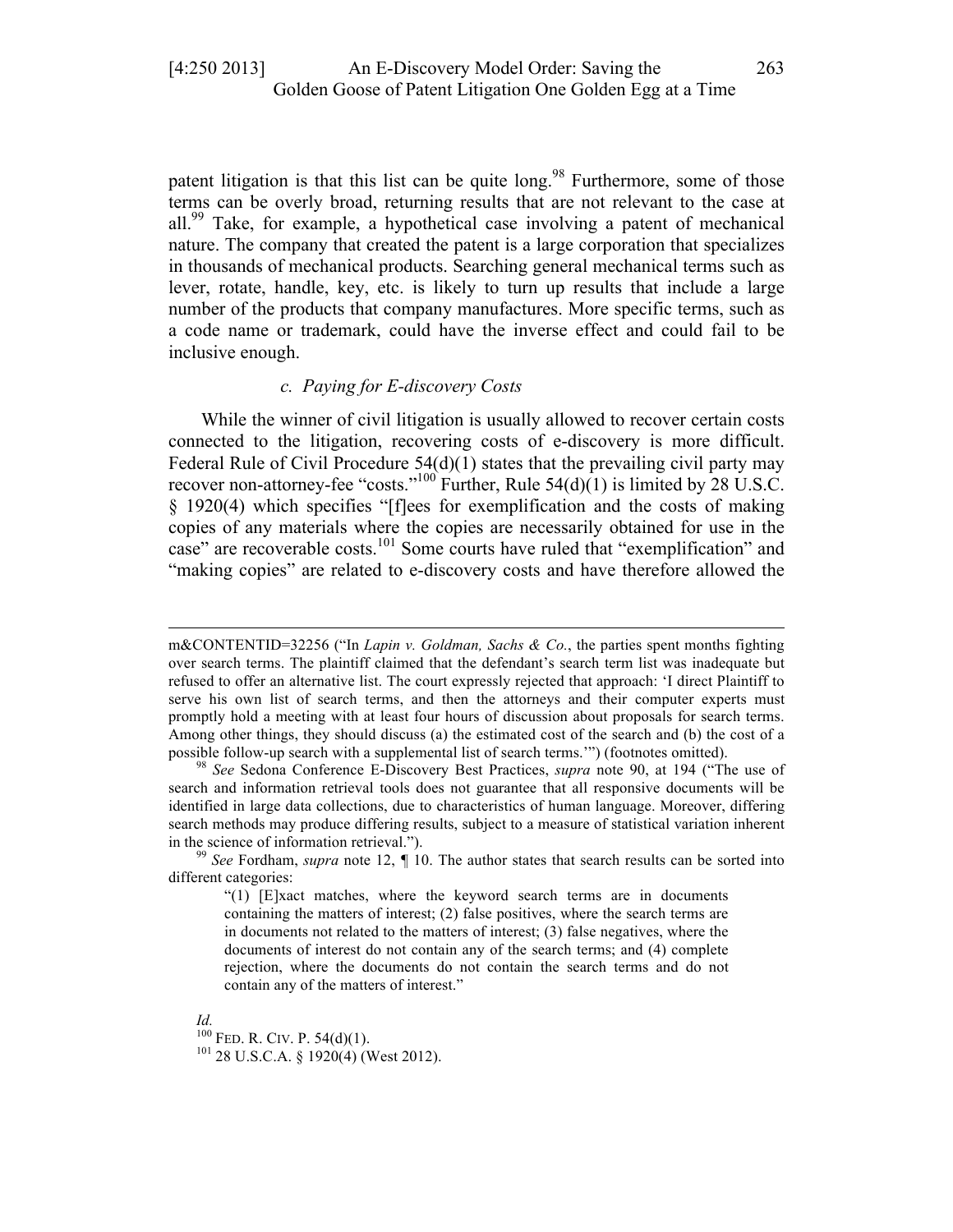recovery of these costs.<sup>102</sup> Other courts have taken the opposite stance and not allowed e-discovery fees to be recovered. The current interpretation of the law fails to give litigants any certainty that, should they prevail, the opposing side will be responsible for paying for their e-discovery. This uncertainty can greatly affect a party's trial strategy and budget.

In NPE litigation specifically, e-discovery can be used as a weapon.<sup>103</sup> NPE's themselves do not usually possess any documents or information to discover as they are usually asserting a patent without having a product covered by the patent for sale on the market. Additionally, the creation of the patented invention likely occurred without the involvement of the NPE.<sup>104</sup> Conversely, an accused infringer may bear a heavy burden of extensive discovery. This unbalanced burden of discovery may cause, or even force, a defendant to settle, which was the goal of the NPE's infringement accusation in the first place.<sup>105</sup> The Supreme Court even noted in *Bell Atlantic Corp. v. Twombly* that "the threat of discovery expense will push cost-conscious defendants to settle even anemic cases before reaching those proceedings."106

*3. Steps Taken to Control Costs*

#### *a. Federal Rules of Civil Procedure Amendments*

The Federal Rules of Civil Procedure were amended in 2006 to provide guidance to help cure some e-discovery woes, which had been a hot topic in civil litigation for many years.<sup>107</sup> The 2006 revisions affected Rules 16, 26, 33, 34, 37, and  $45^{108}$  The amendments included provisions drafted to aid e-discovery, provisions that limited rule-based sanctions for failing to produce ESI, and provisions outlining a "safe harbor" limit on sanctions under Rule 37 for the loss

<sup>102</sup> *See, e.g.*, Kellogg Brown & Root Int'l, Inc. v. Altanmia Commercial Mktg. Co., No. H-07- 2684, 2009 WL 1457632, \*4 (S.D. Tex. May 26, 2009). 103 *See Model Order*, *supra* note 17, at 348. 104 *See* Thomas J. Fisher & Tomoyoshi Furukawa, *Recent Trends in NPE Litigation*, THE

LAWYERS (July 2012), http://www.oblon.com/publications/recent-trends-npe-litigation. <sup>105</sup> *Id.* <sup>106</sup> Bell Atl. Corp. v. Twombly, 127 S. Ct. 1955, 1967 (2007); *see* Thomas Y. Allman,

*Conducting E-Discovery After the Amendments: The Second Wave*, 10 SEDONA CONF. J. 215, 227

<sup>(2009) (</sup>quoting *Twombly*). <sup>107</sup> *See* Bennett B. Borden et al., *Four Years Later: How the 2006 Amendments to the Federal Rules Have Reshaped the E-Discovery Landscape and Are Revitalizing the Civil Justice System*, <sup>17</sup> RICH. J.L. & TECH. 10, ¶ <sup>1</sup> (2011), *available at* http://jolt.richmond.edu/v17i3/article10.pdf. <sup>108</sup> *See* Carl G. Roberts, *The 2006 Discovery Amendments to the Federal Rules of Civil* 

*Procedure*, LAW PRACTICE TODAY (Aug. 2006), http://apps.americanbar.org/lpm/lpt/articles/tch08061.shtml.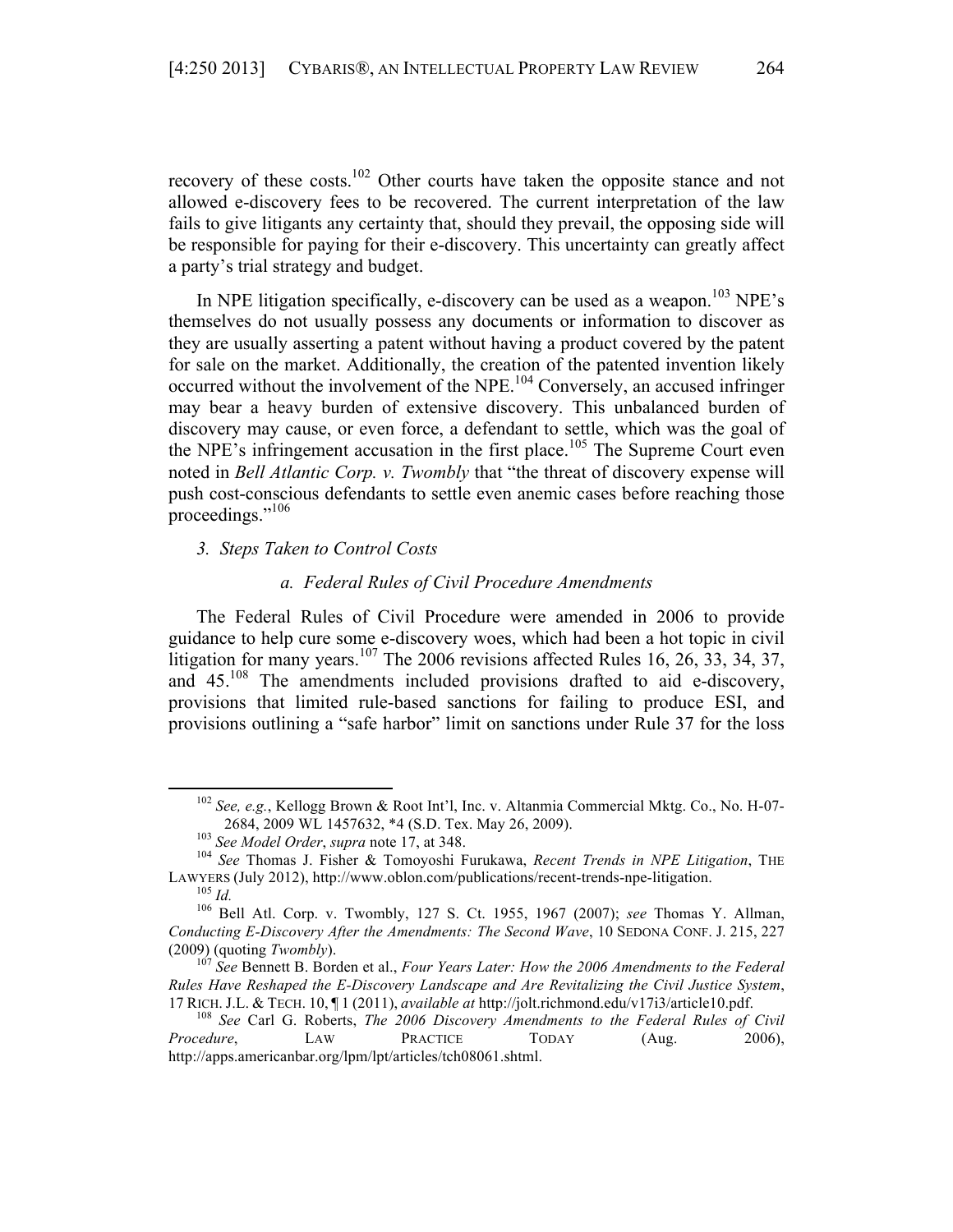of ESI as a result of the routine operation of computer systems.<sup>109</sup> The problem is that the 2006 amendments have done very little to help curb litigation costs in patent disputes.<sup>110</sup> Experts even argue that the amendments actually caused costs to increase by explicitly requiring e-discovery processes that lawyers, parties, and courts previously ignored in certain circumstances.<sup>111</sup> A stronger solution might be needed to really reign in and control e-discovery's rising costs. $^{112}$ 

# *b. Local Rules*

Due to the lack of effectiveness of the 2006 Federal Rules of Civil Procedure amendments, many district courts have adopted local patent rules in an attempt to control the litigation process.<sup>113</sup> There are twenty-seven districts in the United States that have patent specific rules, with not a single set being identical.<sup>114</sup> These rules are drawn to "infringement contentions, invalidity contentions, document production, claim construction, and miscellaneous provisions."<sup>115</sup> On top of these rules, Delaware, Maryland, and Kansas have specific e-discovery rules, which are applicable to all civil cases.<sup>116</sup> Another example of courts trying to control e-discovery in all types of litigation exists in the Seventh Circuit. The Seventh Circuit has implemented an Electronic Discovery Pilot Program that requires counsel to "meet and discuss discovery of ESI, including potential sources of ESI, the scope of discovery and format for preservation and production, prior to the initial status conference with the court."<sup>117</sup> An interesting aspect of the program includes the appointing of an e-discovery liaison for each party that must become knowledgeable about that party's ESI and be able to

<sup>&</sup>lt;sup>109</sup> *See Thomas Y. Allman, The Impact of the Proposed Federal E-Discovery Rules*, 12 RICH.<br>J.L. & TECH. 13, ¶ 1–2 (2006), *available at http://jolt.richmond.edu/v12i4/article13.pdf.* 

<sup>&</sup>lt;sup>110</sup> See Schechter, *supra* note 79.<br><sup>111</sup> Id.<br><sup>112</sup> See, e.g., AM. COLL. OF TRIAL LAWYERS & INST. FOR THE ADVANCEMENT OF THE AM. LEGAL SYS., FINAL REPORT ON THE JOINT PROJECT OF THE AMERICAN COLLEGE OF TRIAL LAWYERS TASK FORCE ON DISCOVERY AND THE INSTITUTE FOR THE ADVANCEMENT OF THE AMERICAN LEGAL SYSTEM 1, 14–17 (2009), *available at* http://www.actl.com/AM/Template.cfm?Section=Home&template=/CM/ContentDisplay.cfm&Co

ntentID=4008.<br><sup>113</sup> *See* 1 ROBERT A. MATTHEWS JR., ANNOTATED PATENT DIGEST § 2:25 (2013).<br><sup>114</sup> *See Patent Rules Made Easy*, LOCAL PATENT RULES, http://www.localpatentrules.com/<br><sup>115</sup> *See* Schechter, *supra* note 79.

<sup>&</sup>lt;sup>116</sup> See Model Order, supra note 17, at 347 n.1.<br><sup>117</sup> See J. Karl Gross, Judges Attempt to Tame E-Discovery with Model Order, Committee *Work*, CHI. DAILY L. BULL. (June 11, 2012), http://www.leydig.com/publications/articles\_publications-276.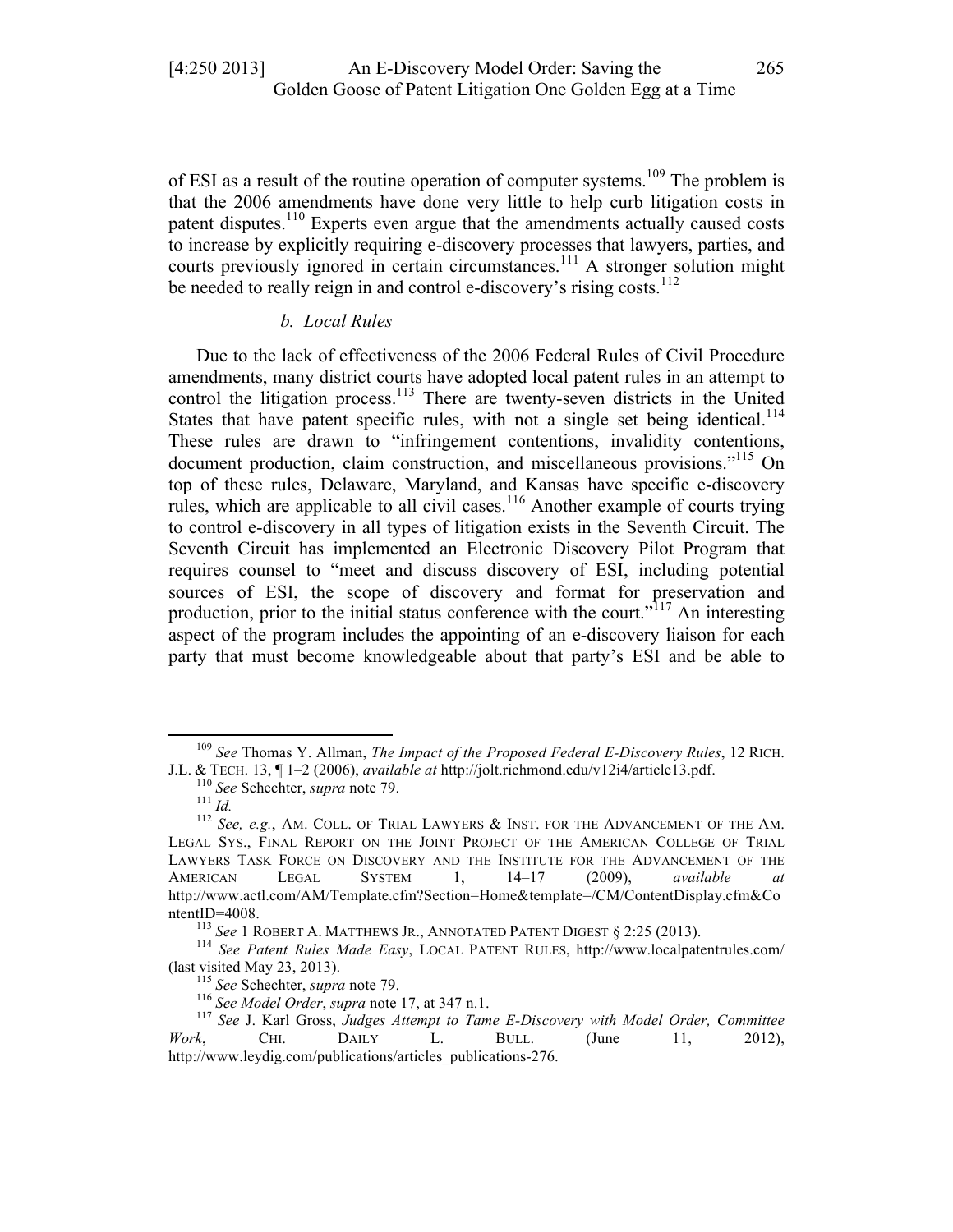discuss and resolve e-discovery issues.<sup>118</sup> The liaison can be anyone who possesses the requisite technical knowledge regarding the party's ESI.<sup>119</sup> This shows that local district courts and circuit courts alike are taking measures to control e-discovery costs for all types of litigants.

The creation of a fragmented set of local patent rules—pertinent only to that district court—has an increasing number of scholars, commentators, and lawyers calling for creation of a single, national set of rules for patent case management, for which opt-out should not be allowed.<sup>120</sup> But this begs the question: Is there a one-size-fits-all solution to this problem?

#### *c. The Sedona Conference*

One particular group took it upon itself to start dialogue among leaders of the bench and bar in order to find a way to effectively manage electronic discovery.<sup>121</sup> That group, the Sedona Conference, specializes in the advanced study of law and policy, specifically in intellectual property rights and complex litigation.<sup>122</sup> The Sedona Conference has a goal of providing the legal profession and the bench with solutions and recommendations.<sup>123</sup> The Conference has released a series of "Best Practices" commentaries filled with practice recommendations. Due to a need for an educational guide outlining better methods for searching for relevant ESI evidence, the Sedona Conference released a Best Practices Commentary regarding the e-discovery process.<sup>124</sup> This guide has been cited in court opinions and has been very persuasive to judges looking to control e-discovery in any type of civil litigation.<sup>125</sup> But again, this is a general guide for all types of civil litigation and is not specific to patent litigation.

<sup>118</sup> *See* Seventh Circuit Elec. Discovery Pilot Program Comm., *Statement of Purpose and Preparation of Principles, Phase One Oct 1, 2009 - May 1, 2010*, U.S. COURT OF APPEALS SEVENTH CIRCUIT (2010), http://www.ca7.uscourts.gov/7thCircuit\_ElectronicDiscovery.pdf.<br><sup>119</sup> *Id.* <sup>120</sup> James Ware & Brian Davy, *The History, Content, Application and Influence of the* 

*Northern District of California's Patent Local Rules*, 25 SANTA CLARA COMPUTER & HIGH TECH. L.J. 965, 1014–17 (2009) (advocating for uniform national rules via a Federal Rules of Patent Procedure (FRPP)).<br><sup>121</sup> *See Publications*, THE SEDONA CONFERENCE, https://thesedonaconference.org/publications

<sup>(</sup>last visited May 23, 2013) (listing numerous publications on e-discovery since 2003).<br><sup>122</sup> *About Us*, THE SEDONA CONFERENCE, https://thesedonaconference.org/aboutus (last visited May 23, 2013).<br><sup>123</sup> *Id.* 

na.<br><sup>124</sup> Sedona Conference E-Discovery Best Practices, *supra* note 90.<br><sup>125</sup> *In re* Nat'l Ass'n of Music Merch., Musical Instruments & Equip. Antitrust Litig., MDL No. 2121, 2011 WL 6372826, at \*3–4 (S.D. Cal. Dec. 19, 2011). The court relied on the Sedona Conference E-Discovery Best Practices, *supra* note 90, and denied "Plaintiffs' request that each Defendant run document searches containing abbreviations and acronyms for agreed-upon search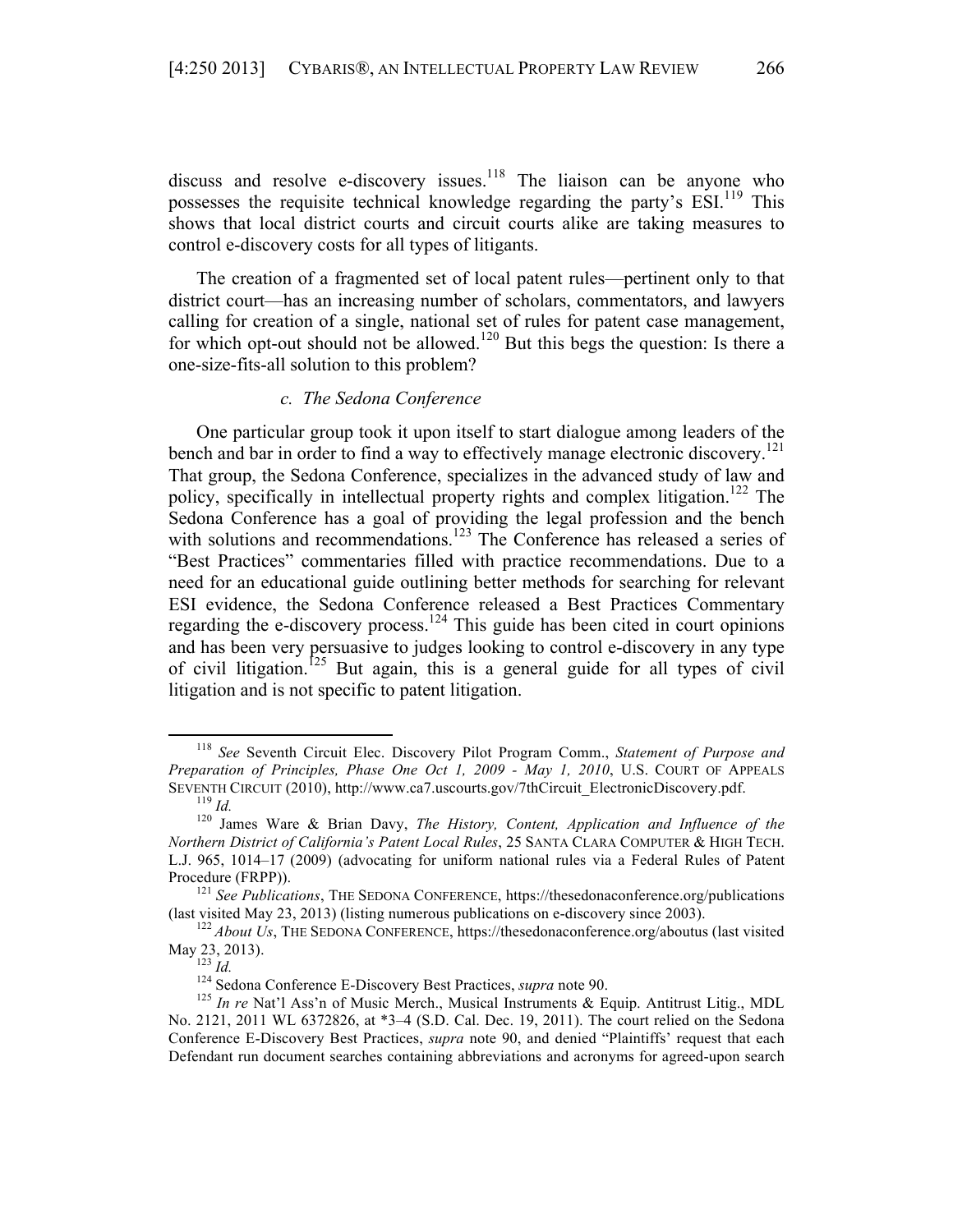# *d. Judge Rader's Solution*

On September 27, 2011, Chief Judge Randall Rader of the CAFC suggested a method of curbing e-discovery costs, specifically in patent litigation.<sup>126</sup> Chief Judge Rader introduced a Model Order for e-discovery in an attempt to stymie excess e-discovery costs and drive down the overall cost of patent litigation. The introduction of the Model Order took place in Texas at the joint meeting of the Federal Circuit Bar Association and the Eastern District of Texas Bar Association. During Chief Judge Rader's introduction of the order, he made it clear that, in his opinion, patent litigation needed improvement.<sup>127</sup> In particular, the Chief Judge pointed out that discovery management and control was at the top of his list of items that need improvement. He stated that procedures used for discovery in years past are not applicable to today's complex patent litigation in the digital age.<sup>128</sup> Specifically, the Chief Judge noted that old blanket orders requiring the production of all relevant documents now lead to waste, which equates to an increase in  $cost^{129}$  The Chief Judge also issued a warning:

Needless to say, if we cannot control the cost, complexity, and complications of patent litigation, the litigants whom we serve will simply find a better way (or a better place) to resolve their disputes. Unchecked and uncontrolled inflation of litigation costs can potentially kill our golden goose and leave us empty-handed. But, *yes*, I would also slightly amend the "goose" fable for our setting. Patents and inventions are essential to the global economy, and, in our case, geese are laying eggs—resolving patent disputes—all around the world. If the U.S. system requires a litigant to "feed the goose" ten ounces of gold only to get a golden egg of five ounces in return, obviously geese from other countries that don't require such an investment (such as Germany, Japan, or China) become more appealing. We must be careful not to drive away our golden goose by self-imposed encumbrances.<sup>130</sup>

<sup>&</sup>lt;u> 1989 - Andrea Santa Alemania, amerikana amerikana amerikana amerikana amerikana amerikana amerikana amerikana</u> terms concepts." *Id.* at \*4. Additionally, the court permitted an additional limited search to the extent Plaintiffs were willing to bear the cost. *Id.*<br><sup>126</sup> *Model Order*, *supra* note 17, at 347.<br><sup>127</sup> *State of Patent Litigation*, *supra* note 22, at 331 (summarizing the present state of patent

litigation in two words: "needs improvement!").<br><sup>128</sup> *Id.* at 334 ("In the electronic age, discovery procedures designed for the nineteenth and

twentieth centuries just do not work for complex patent litigation. For example, blanket stipulated orders requiring the production of all relevant documents leads to waste. Courts must control the cost and efficiency of electronic discovery."). <sup>129</sup> *Id.* <sup>130</sup> *Id.* at 339 (footnote omitted).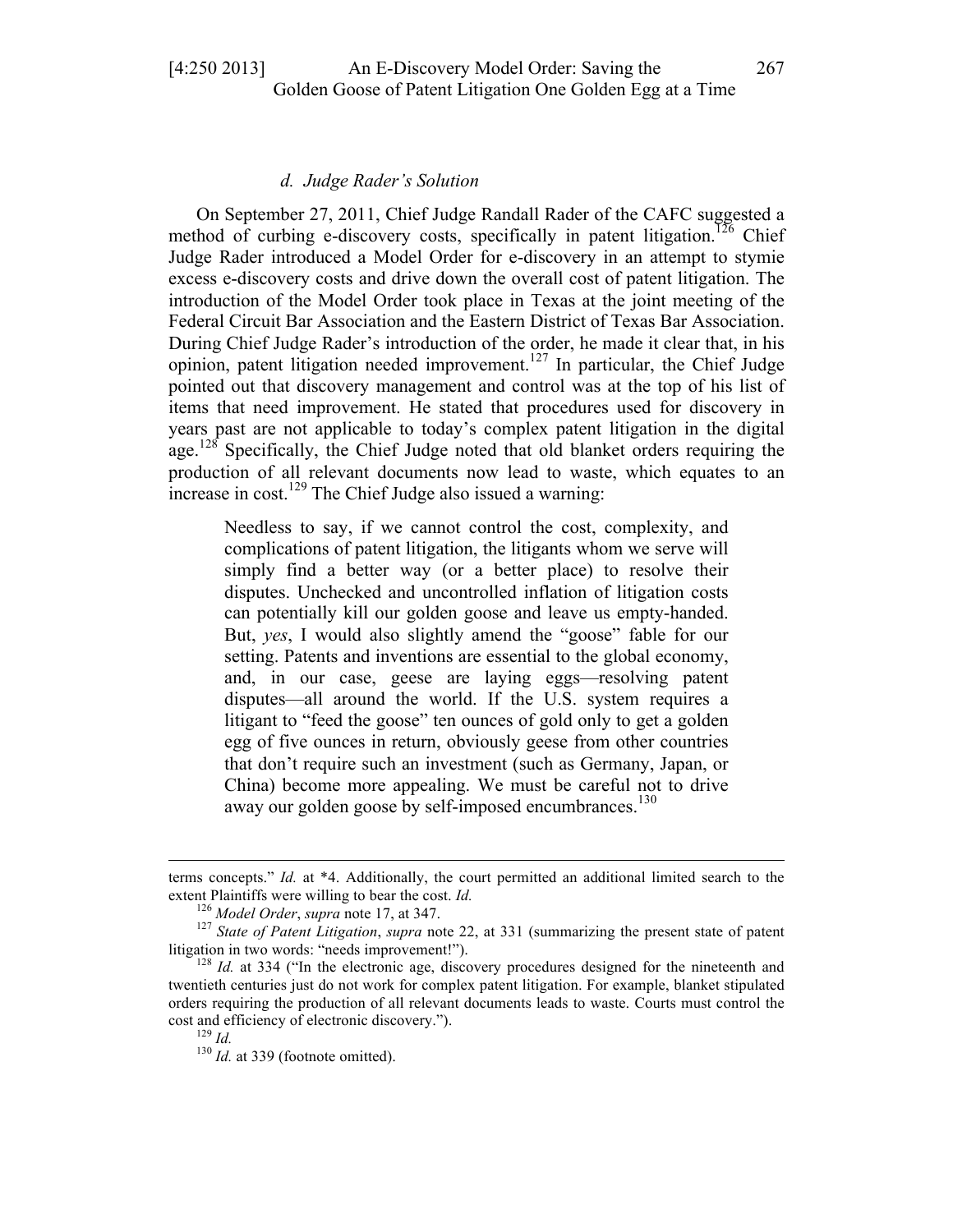#### III. THE MODEL ORDER AND ITS ACCEPTANCE

The Model Order, while not binding to federal courts, is intended to serve as "a helpful starting point for district courts to use in requiring the responsible, targeted use of e-discovery in patent cases."<sup>131</sup> The order contains provisions that (1) shift costs for disproportionate ESI production requests; (2) exclude metadata from general ESI production requests; (3) exclude e-mail or other forms of electronic correspondence from general ESI production requests; (4) require parties to identify specific issues in the case that e-mail discovery will be based on; (5) exclude the discovery of e-mail until after the parties exchange initial disclosures and basic documentation; (6) limit the number of custodians to five, as well as limit the number of search terms per custodian to five; and (7) allow the parties to meet to tweak the Order to fit each particular case.<sup>132</sup> Some of these improvements are more controversial than others. This section will discuss the argued improvements of the Order, along with some of its potential downfalls. Additionally, the order's current acceptance will be discussed.

#### *A. Argued Improvements*

While most of the Model Order is seen as an improvement to prior practices, the provisions affecting the discovery of e-mail and cost shifting will be discussed in depth in the following section.

## *1. E-mail*

E-mail is routinely the most requested type of ESI yet yields the least amount of relevant information (1 in 10,000 documents used).<sup>133</sup> E-mail is very enticing to parties due to the smoking gun factor. The Model Order postpones the discovery of e-mail until after basic discovery, which, ideally, gives a party a chance to narrow its search.<sup>134</sup> The Model Order also limits the amount of custodians and search terms that are available.<sup>135</sup> By limiting the number of searchable custodians and limiting keywords that are available for searching each custodian, the Model Order further incentivizes the parties to invest time into focusing on only the most important issues after basic discovery. These provisions will likely benefit both parties. The party requesting the documents will receive a more focused set of production documents, which equates to less time spent on document review and more quality time spent on documents that could add value

<sup>131</sup> *Model Order*, *supra* note 17, at 348 (stating that the goal of the Model Order is to gather material information, rather than allow "unlimited fishing expeditions").<br>
<sup>132</sup> *Id.* at 352–53 (referring, in order, to list items 3, 5, 6, 7, 8, 10, and 11 in Model Order).<br>
<sup>133</sup> *State of Patent Litigation, supra* no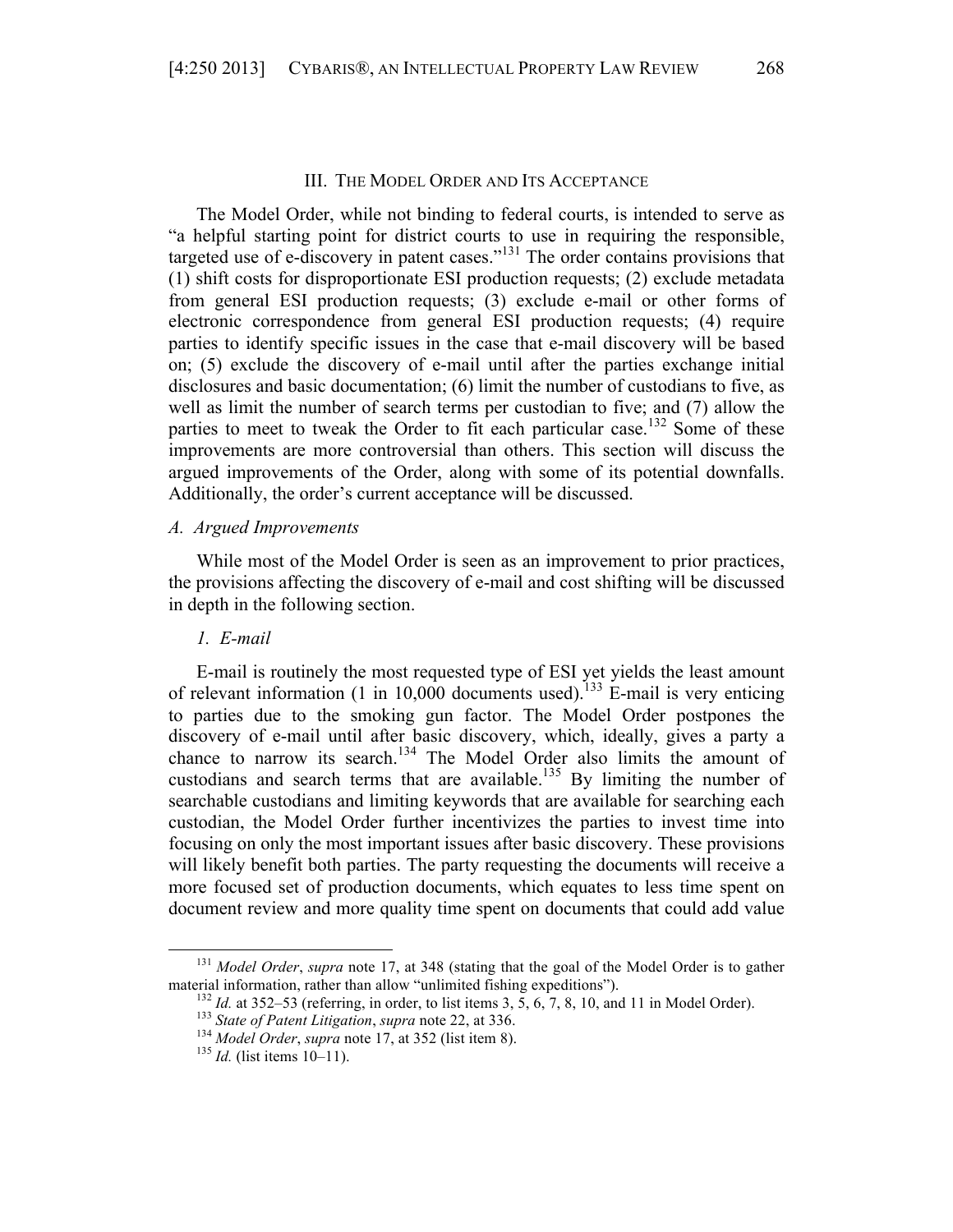to the case. Alternatively, the party producing the documents spends less time and money searching and less time and money in pre-production review, which equates to lower costs.<sup>136</sup>

Because the new e-mail provisions are beneficial for both sides, it is advantageous for the parties to meet and come to a consensus on what and how much e-discovery is needed. The Model Order also promotes this cooperation by actually requiring it.<sup>137</sup> The Sedona Conference has stressed cooperation between parties as a cost control measure for some time.<sup>138</sup> The Conference has pledged "to reverse the legal culture of adversarial discovery that is driving up costs and delaying justice."139 However, some litigants do not heed this advice. For instance, Magistrate Judge John Facciola's expressed his distaste in the lack of cooperation between parties in his recent opinion from *Tayadon v. Greyhound Lines, Inc.*

[T]here is a new sheriff in town—not Gary Cooper, but me. The filing of forty-page discovery motions accompanied by thousands of pages of exhibits will cease and will now be replaced by a new regimen in which the parties, without surrendering any of their rights, must make genuine efforts to engage in the cooperative discovery regimen contemplated by the *Sedona Conference Cooperation Proclamation*. 140

Prior to the Model Order, the courts have had the freedom to rule on discovery motions and as they see fit, often punishing litigants for not meeting with the other party.141 The Model Order goes one step further and forces litigants to

<sup>136</sup> Daniel Garrie, *E-Discovery in Intellectual Property Patent Litigation: Changing the Tune (Part 2 of 5)*, LAW & FORENSICS (July 30, 2012), http://www.lawandforensics.com/a-review-ofthe-key-provisions-of-the-model-order-part-ii/ ("The model order also seeks to lower the cost of ediscovery by addressing a large source of that cost—preproduction review of documents by attorneys or other human reviewers. To minimize such preproduction review, the model order expressly provides that the inadvertent production of attorney-client privileged or work product documents during e-discovery may not be used in the pending case, and does not constitute a waiver in the pending case, in any other federal or state proceeding, or for any purpose.").<br><sup>137</sup> *Model Order*, *supra* note 17, at 352 (list item 9, "The parties shall cooperate to identify the

proper custodians, proper search terms and proper timeframe.").<br><sup>138</sup> The Sedona Conference, *The Sedona Conference Cooperation Proclamation*, 10 SEDONA

CONF. J. 331, 332–33 (2009). <sup>139</sup> *The Sedona Conference Cooperation Proclamation*, THE SEDONA CONFERENCE,

https://thesedonaconference.org/cooperation-proclamation (last visited May 23, 2013) (including a roster of endorsing judges).<br><sup>140</sup> Tayadon v. Greyhound Lines, Inc., Civ. No. 10-1326 (ABJ/JMF), 2012 WL 2048257

<sup>(</sup>D.D.C. June 6, 2012). <sup>141</sup> Allman, *supra* note 106, at 216–17 ("To facilitate this process of cooperation, Rule 26(f)

provides that parties must meet and confer 'as soon as practicable' to develop a discovery plan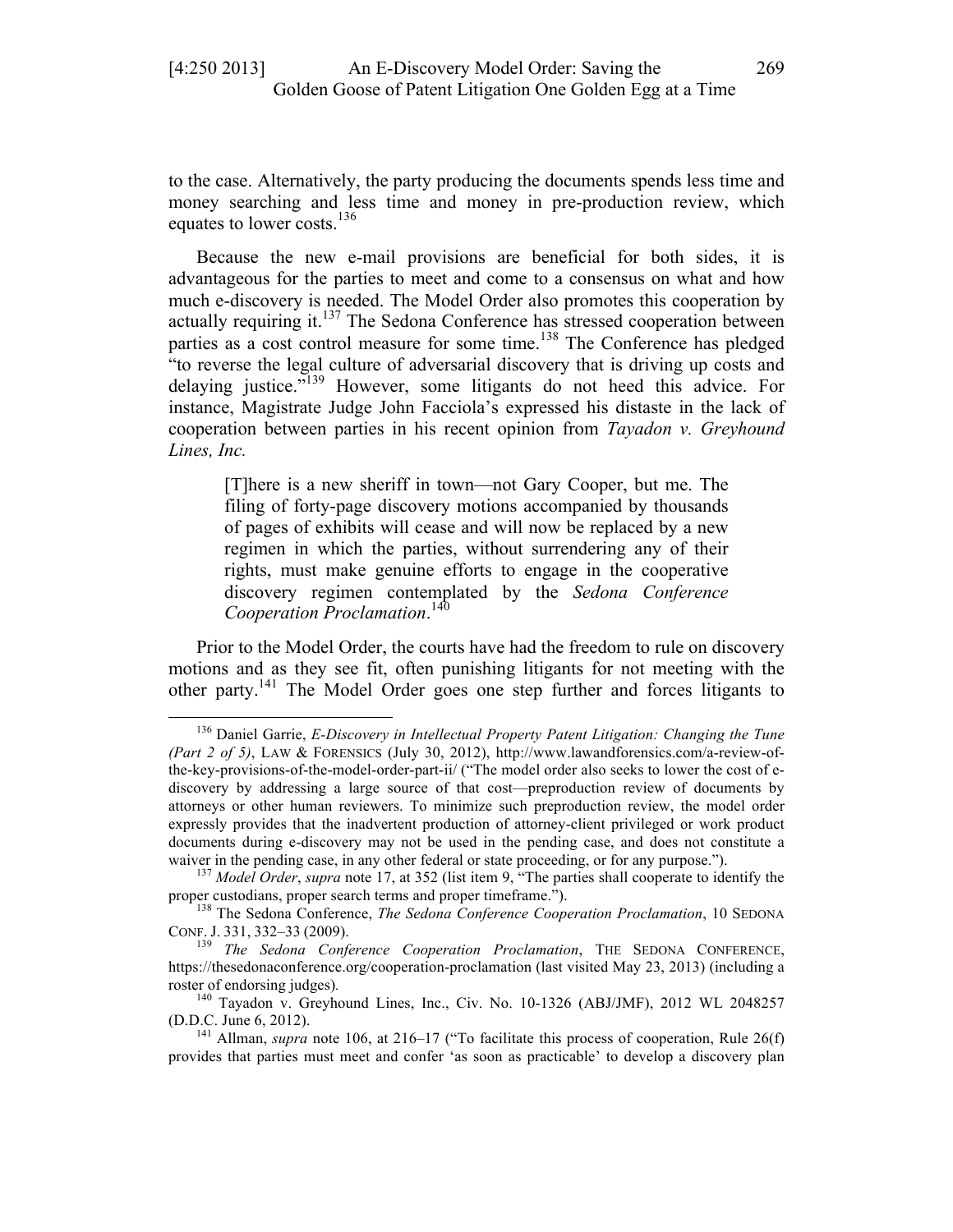cooperate,<sup>142</sup> by forcing them to limit requests that would create excess cost for the opposing party. <sup>143</sup> The Model Order will likely serve as a great tool for judges where there are two parties with no desire to meet in the middle.

## *2. Cost Shifting*

In addition to the e-mail provisions, the cost shifting provision in the Model Order is also of particular interest. Cost shifting has long been a topic of debate and discussion.<sup>144</sup> The Supreme Court tackled the issue when e-discovery was nonexistent.145 Federal Rules of Civil Procedure 26(c) allows district courts to shift costs to the requesting party if there is a finding of "good cause."<sup>146</sup> Additionally, Rule 26(b)(2) provides what is commonly called the proportionality test, which requires the court to decide whether the "burden or expense of the proposed discovery outweighs its likely benefit."<sup>147</sup> While these provisions in the Rules may seem helpful, surveys show that, since the Federal Rules were amended in 2006, cost shifting orders are rare.<sup>148</sup> This is likely attributable to the fact that the amendments to the Federal Rules made it harder for parties to request

designed to encourage reasonable and balanced approaches to discovery. . . . A failure to meet with opposing counsel to resolve discovery problems will have consequences. In *May v. FedEx Freight*, a court refused to rule on a motion to compel e-mail filed prematurely where the plaintiff did not meet and confer with defendant and its IT representatives." (citing May v. FedEx Freight Se., Inc., Civil Action No. 07-660-B-M2, 2009 WL 1605211 (M.D. La. June 8, 2009))). <sup>142</sup> *Model Order*, *supra* note 17, at 352–53 (stating that if the parties do not cooperate or

<u> 1989 - Andrea Santa Alemania, amerikana amerikana amerikana amerikana amerikana amerikana amerikana amerikana</u>

decide to go against agreed limits, then they are forced to bear the costs: "Should a party serve email production requests for additional custodians beyond the limits agreed to by the parties or granted by the Court pursuant to this paragraph, the requesting party shall bear all reasonable costs caused by such additional discovery."). <sup>143</sup> *See generally* Joshua Miller, *An E-Discovery Model Order: Evaluating the Novelty and* 

*Impact of the Suggested Approach*, SOC. LAW LIBRARY (Jan. 20, 2012), http://www.socialaw.com/slbook/judgeyoung12/An%20E-<br>Discovery%20Model%20Order%20Evaluating%20the%20Novelty%20and%20Impact.pdf.

<sup>144</sup> Vlad Vainberg, *When Should Discovery Come with A Bill? Assessing Cost Shifting for Electronic Discovery*, 158 U. PA. L. REV. 1523, 1527 (2010) ("Part I explores how the rise of costly electronic discovery in the 1990s led judges to consider cost shifting without developing robust analytical tests."). <sup>145</sup> *See* Oppenheimer Fund, Inc. v. Sanders, 437 U.S. 340, 358 (1978) (ruling the District

Court has discretion to grant orders protecting parties from "'undue burden or expense' . . . including orders conditioning discovery on the requesting party's payment of the costs of

discovery").<br><sup>146</sup> FED. R. CIV. P. 26(c).<br><sup>147</sup> FED. R. CIV. P. 26(b)(2)(C)(iii).<br><sup>148</sup> Vainberg, *supra* note 144, at 1527–29 (discussing observations from a survey of sixty-five federal cases discussing cost shifting). "I posit that cost shifting is likely rarer now because the amended Rules make reasonably inaccessible data presumptively undiscoverable and also emphasize negotiation among parties, limiting the need for judicial intervention." *Id.* at 1529 (footnotes omitted).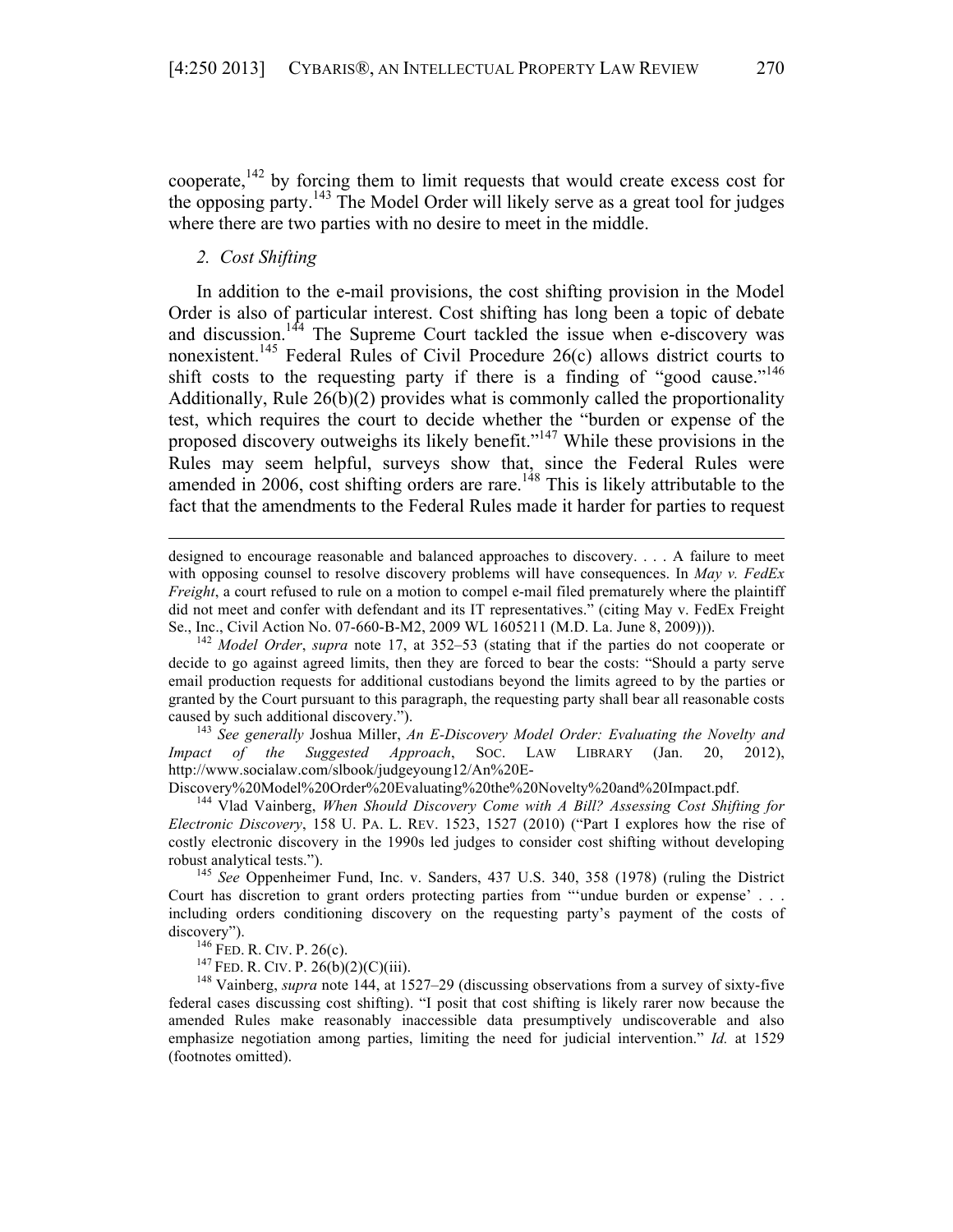information that was too costly or nearly impossible to discover (the rules were amended to make inaccessible data presumably undiscoverable).<sup>149</sup> When looking at the Model Order, one might question why the cost shifting provision is even included if Rule 26 provides an avenue of relief for the parties. The inclusion of the provision is likely to try and make the proportionality question easier to answer by simply doing away with the question altogether by providing an automatic cost shifting provision.<sup>150</sup> Eliminating the proportionality question could end up hurting some parties more than others. Either as a benefit or burden to the public, NPEs will likely be hit hard if this cost shifting provision is included in a discovery order.

First, it should be noted that the cost shifting provision in the Model Order is not just limited to patent cases and can be applied to any case.<sup>151</sup> The Model Order implements a "pay for play" strategy. This strategy allows for parties to make broader discovery requests as long as they are willing to pay for it.<sup>152</sup> The advantage of the Model Order is that the court does not have to determine what qualifies as an "undue burden" under Rule 26. By setting limits on the number of custodians and search terms, the Order sets the bar. It is assumed that anything above and beyond those limits could be viewed as excessive—therefore effectively activating the cost shifting provision of the order.<sup>153</sup> This "automatic" provision has the potential to harm parties, like NPEs, that do not have as much discoverable material as their opposition. On the other hand, this provision might also allow for larger litigants, with substantial financial resources, to bully smaller litigants into submission or at the very least place them at a severe disadvantage through broad discovery requests.

<sup>&</sup>lt;sup>149</sup> *Id.* at 1535 ("The move toward cost shifting began in the mid-1990s, with the Manual for Complex Litigation recommending it when parties 'request production in a form that can be created only at substantial expense for additional programming.' Despite this recommendation, ediscovery cost shifting prior to the year 2000 was rare. Courts considered ordering it only when plaintiffs asked for permission to conduct forensic examinations of defendants' computers at their

own expense.").<br><sup>150</sup> Miller, *supra* note 143, at 11.<br><sup>151</sup> Steven R. Trybus & Sara Tonnies Horton, *A Model Order Regarding E-Discovery in Patent (and Other?) Cases*, ABA SEC. OF LITIG., PRETRIAL PRAC. & DISCOVERY, Winter 2012, at 4, *available at* http://www.americanbar.org/content/dam/aba/uncategorized/litigation-pretrialwinter2012-mo.authcheckdam.pdf ("The cost-shifting provisions of the model order are not patent case-specific and so will be able to be applied to other types of litigation in the same way as they would apply to patent-infringement litigation*.*"). <sup>152</sup> *Model Order*, *supra* note 17, at 352–53 (citing list item 10, "Should a party serve email

production requests for additional custodians beyond the limits agreed to by the parties or granted by the Court pursuant to this paragraph, the requesting party shall bear all reasonable costs caused by such additional discovery."). <sup>153</sup> *Id.*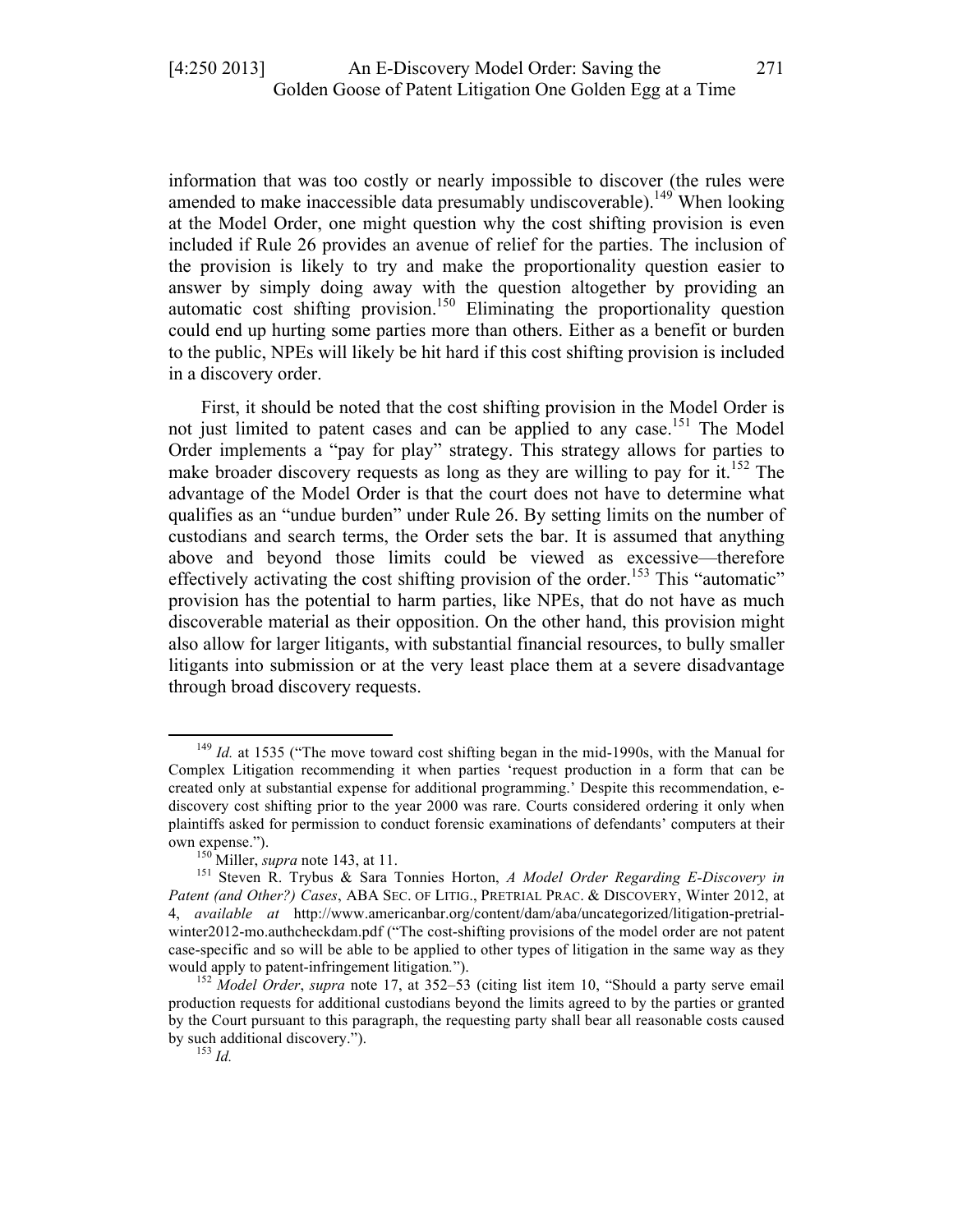This disadvantage can be explained by using an analogy of moving a pile of dirt. The pile of dirt represents the amount of discoverable material that a party possesses. The shovel needed to move the dirt represents the amount of custodians and search terms a party is allowed to use during discovery to recover information. In NPE litigation for example, the NPE usually will have a small amount of discoverable information, or small pile of dirt. The opposing party in the suit will likely have a substantial amount of discoverable electronic information, or a very large pile of dirt. This does not mean that the opposing party is necessarily a large company, but simply just in possession of more relevant information.<sup>154</sup> If the Model Order stipulates that searching be limited to five custodians and five keywords per custodian, then the party opposing the NPE will likely be content because, in reality, the NPE does not have much information to discover. For the purpose of the analogy, the Model Order initially gives both sides the same size of shovel. A party can request a bigger shovel, more custodians and more search terms, but will have to pay for it. Thus, NPEs, or other parties with substantial financial resources, can buy a bigger shovel to move more dirt, which inadvertently will cost the opposing party time and money.

The party opposite of the NPE, or the producing party, can still object to search requests that create an undue burden, even if the NPE decided to use their pay to play card.155 The Model Order allows for the modifying of the order for good cause and without leave of the court. The party opposing the NPE, however, will likely not agree to any modification, as it is more cost effective for the opposing party to keep the lower number of custodians and search terms. Under the "automatic" cost shifting provision, anything over five custodians and five keywords is paid for by the NPE, if they make a request for further discovery. Without an automatic cost shifting provision like this in the Model Order, the NPE could argue that this would not be proportional discovery. The NPE might point to their hypothetical discoverable information pile (small pile) and argue that the opposing party would only need a small shovel. Then the NPE would point to the opposing party's hypothetical pile of discoverable information (large pile) and argue that a much bigger shovel is needed. This would equate to the whole process being *proportional*.

It could be argued that cost shifting is a great provision for decreasing NPE litigation. But is decreasing NPE litigation worth harming smaller companies

<sup>154</sup> James Bessen & Michael J. Meurer, *The Direct Costs from NPE Disputes* 2 (Bos. Univ. Sch. of Law, Working Paper No. 12-34, June 28, 2012), *available at*  http://www.bu.edu/law/faculty/scholarship/workingpapers/documents/BessenJ\_MeurerM062512re v062812.pdf (citing research that 82 percent of the parties opposite of the NPE, accounting for 50 percent of the defenses, had annual revenues of less than \$100 million). <sup>155</sup> *See* Miller, *supra* note 143, at 14.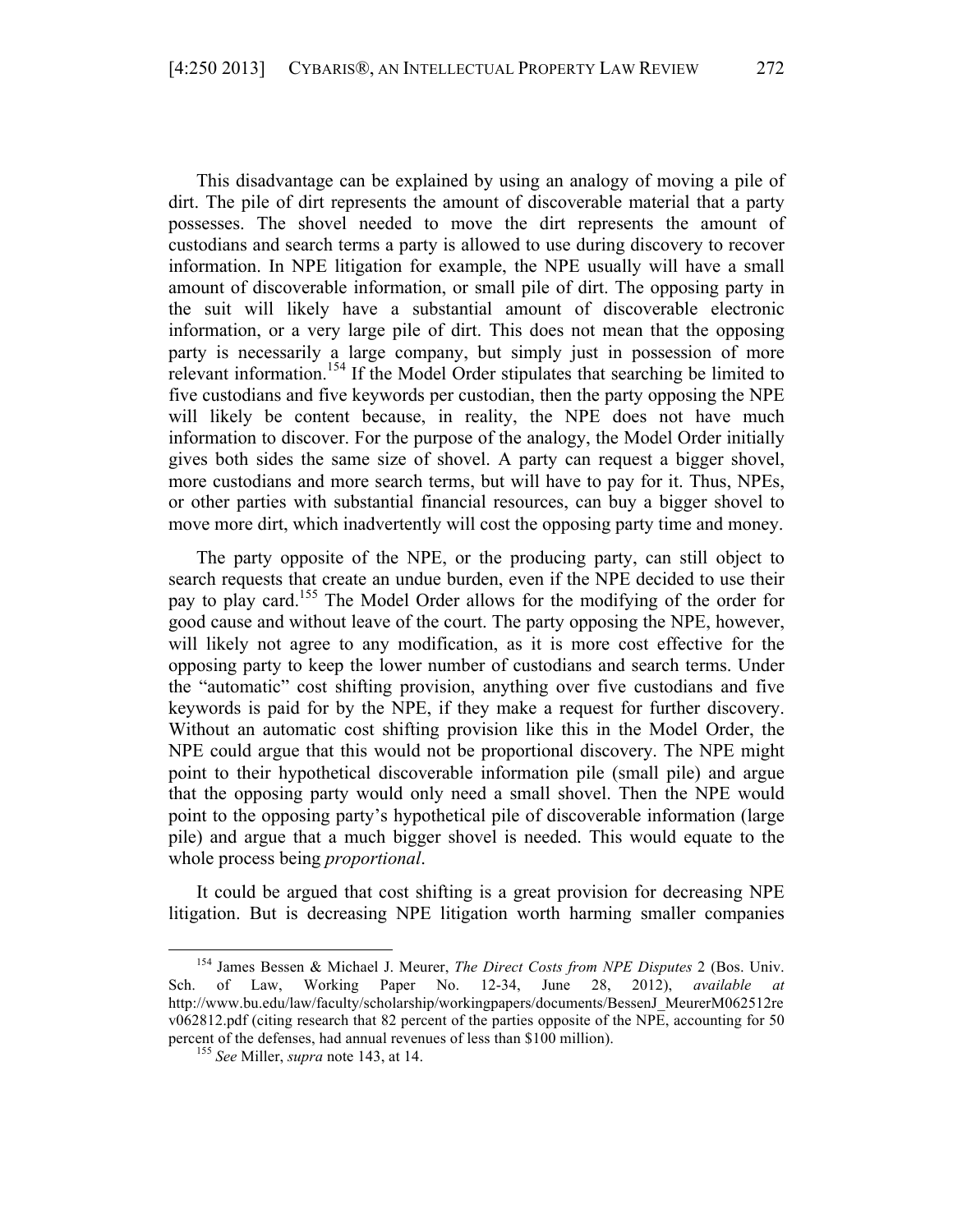going up against corporate powerhouses? In a recent study, it was found that patent assertions by NPEs cost the U.S. Economy more than \$29 billion dollars in 2011, which is double the amount from 2009.<sup>156</sup>

Conversely, there is an argument that this order, specifically the cost shifting provision, is overly concerned about controlling costs and not enough about if justice is served. In rebuttal, it must be noted that the Model Order is not meant to limit e-discovery but to simply implement some control.<sup>157</sup> This is why the Model Order is simply a guide and Chief Judge Rader suggested that it be modified depending on the nature of each case.<sup>158</sup>

#### *B. Current Acceptance*

## *1. The Eastern District of Texas*

Almost immediately after Chief Judge Rader introduced the Model Order it was utilized in the Eastern District of Texas.<sup>159</sup> The Model Order was not accepted verbatim but has had a heavy influence on the discovery orders.

Magistrate Judge Everingham, an author of the Model Order, adopted a discovery order similar to the Model Order in *Stambler v. Atmos Energy Corp.*, a mere two days after the Model Order was announced.<sup>160</sup> Judge Everingham limited the scope of e-mail searches to five custodians and ten search terms even though the parties had proposed up to twenty custodians and twenty search terms.<sup>161</sup> The Judge also added that the number of custodians and searches could be expanded but only with the showing of good cause.<sup>162</sup> Though never expressly stated in the discovery order in *Stambler*, it is likely safe to state that the Model Order influenced Judge Everingham in limiting the discovery of e-mail.

Two other Eastern District of Texas judges, Judge Love and Judge Folsom, issued discovery orders with provisions similar to the Model Order in October 2011. First, in *Effectively Illuminated Pathways LLC v. Aston Martin Lagonda of North America, Inc.*, Judge Love ordered the parties to limit e-mail searches to

<sup>&</sup>lt;sup>156</sup> Bessen & Meurer, *supra* note 154, at 31 tbl.4.

<sup>&</sup>lt;sup>157</sup> See State of Patent Litigation, supra note 22, at 337.<br><sup>158</sup> Id. at 338 (stating the Model Order may be modified if both of the parties jointly agree to

the changes or the order may be modified by the court with good cause).<br>
<sup>159</sup> Stambler v. Atmos Energy Corp., No. 10-CV-00594 (E.D. Tex. Sept. 29, 2011) (discovery order).<br>
order).<br> **199** Stambles v. Atmos Energy Corp.,

order). <sup>160</sup> *See id.* <sup>161</sup> Michael C. Smith, *First Post-Bench/Bar Order on E-mail Discovery Limits - by Judge Everingham*, EDTEXWEBLOG.COM (Oct. 11, 2011, 6:36 PM), http://mcsmith.blogs.com/eastern\_district\_of\_texas/2011/10/first-post-benchbar-order-on-e-maildiscovery-limits-by-judge-everingham.html. <sup>162</sup> *Id.*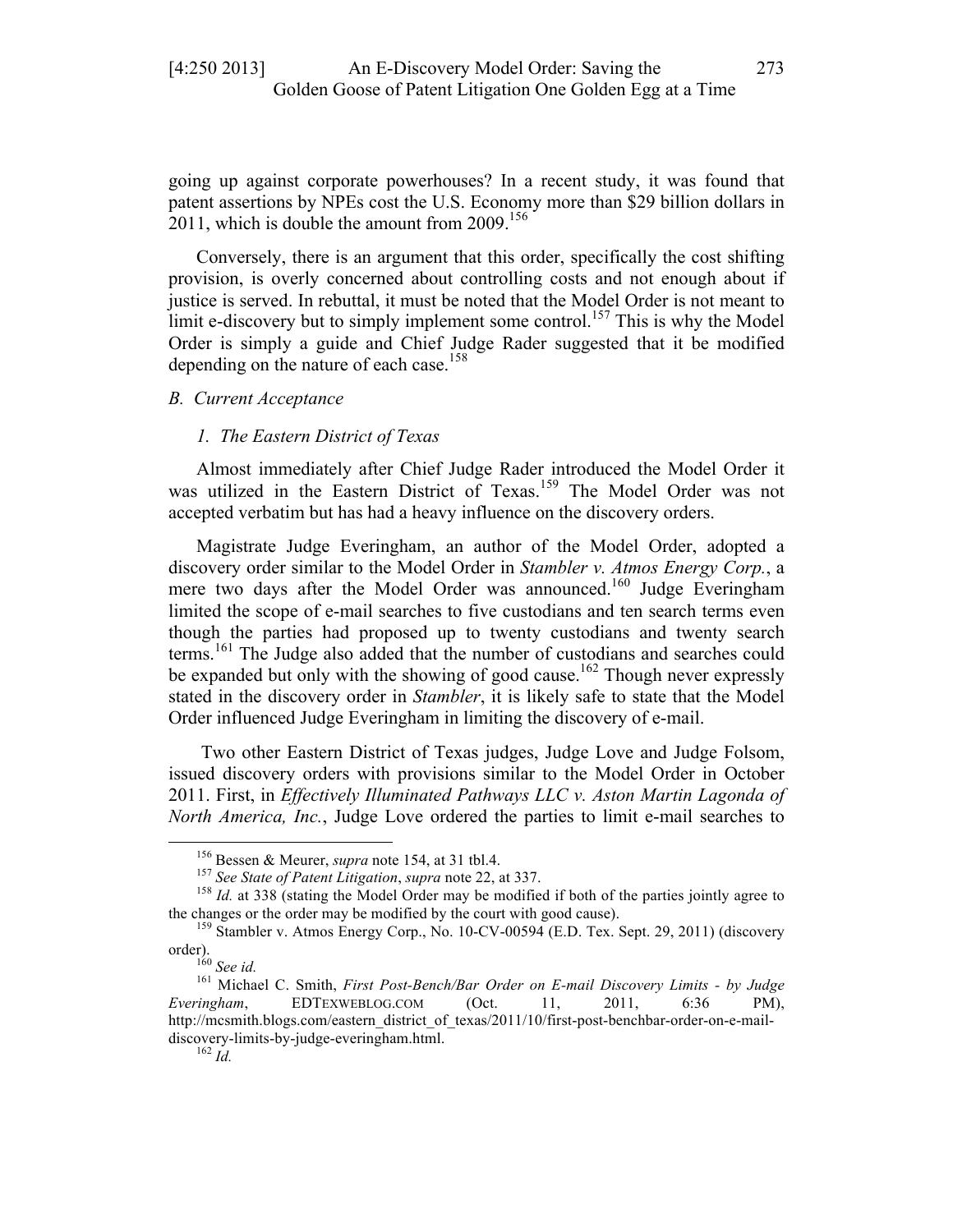five custodians.<sup>163</sup> The Judge did not limit search terms, however, stating only to use "the fewest and most relevant search terms."<sup>164</sup> Judge Love also took the extra step and promoted the Model Order by posting it to his website.<sup>165</sup> Second, Judge Folsom incorporated the Model Order nearly word-for-word into the portion of the discovery order that pertains to ESI in *Intravisual Inc.* v Fujitsu Ltd.<sup>166</sup> In fact, the only things differing from the Model Order in Judge Folsom's order are the amount of search terms (ten) and the timing of production (Judge Folsom's discovery order does not require the exchange of e-mail to take place after initial disclosures and basic documentation exchange).167 Further, the *Intravisual* order also included cost shifting provisions,<sup>168</sup> which is interesting as the Eastern District of Texas Model Order, discussed below, states that such a provision is unneeded.169 The *Intravisual* case is significant due to its direct incorporation of the Order in nearly its full form.

The Model Order was incorporated so often in the Eastern District of Texas that the district decided to formally accept a version of the Model Order into the appendix of the local rules.<sup>170</sup> While this Eastern District of Texas E-Discovery Order (E.D. Model Order) varied from Judge Rader's Model Order, it is easy to see the impact of the Model Order.<sup>171</sup> What is interesting, however, is that the Eastern District of Texas did not place their new e-discovery order into their local rules directly. The court noted that by placing the E.D. Model Order in the appendix of the local rules it "allows maximum flexibility for both litigants and the court as attempts are made to tailor e-discovery planning to differing facts, case to case."172 The E.D. Model Order also reflects the common opinion that the

 $163$  Effectively Illuminated Pathways LLC v. Aston Martin Lagonda of N. Am., Inc., No. 6:11-CV-00034-LED-JDL, at  $*6$  (E.D. Tex. Oct. 20, 2011) (discovery order).

<sup>&</sup>lt;sup>164</sup> Id.<br><sup>165</sup> See John Council, *Efficient E-Discovery: How Will Model Order Impact Eastern District Practice*, TEX. LAWYER (Nov. 28, 2011), http://www.law.com/jsp/tx/PubArticleFriendlyTX.jsp?id=1202533572326&slreturn=2012081719

<sup>0243.&</sup>lt;br><sup>166</sup> Intravisual, Inc. v. Fujitsu, Ltd., No. 2:10-CV-00090-JRG, at \*2 (E.D. Tex. Oct. 28, 2011)

<sup>(</sup>discovery order). <sup>167</sup> *Id.* <sup>168</sup> *Id.* <sup>169</sup> *Model Order Regarding E-Discovery in Patent Cases*, E.D. TEX. CIV. R. APP. <sup>P</sup> [hereinafter *E.D. of Tex. Model Order*], *available at* http://pdfserver.amlaw.com/legaltechnology/Model\_E-

Discovery\_Patent\_Order\_w\_Commentary.pdf (last visited May 23, 2013).<br><sup>170</sup> *Id.* at \*1.<br><sup>171</sup> *See id.* <sup>172</sup> *Id.* at \*4.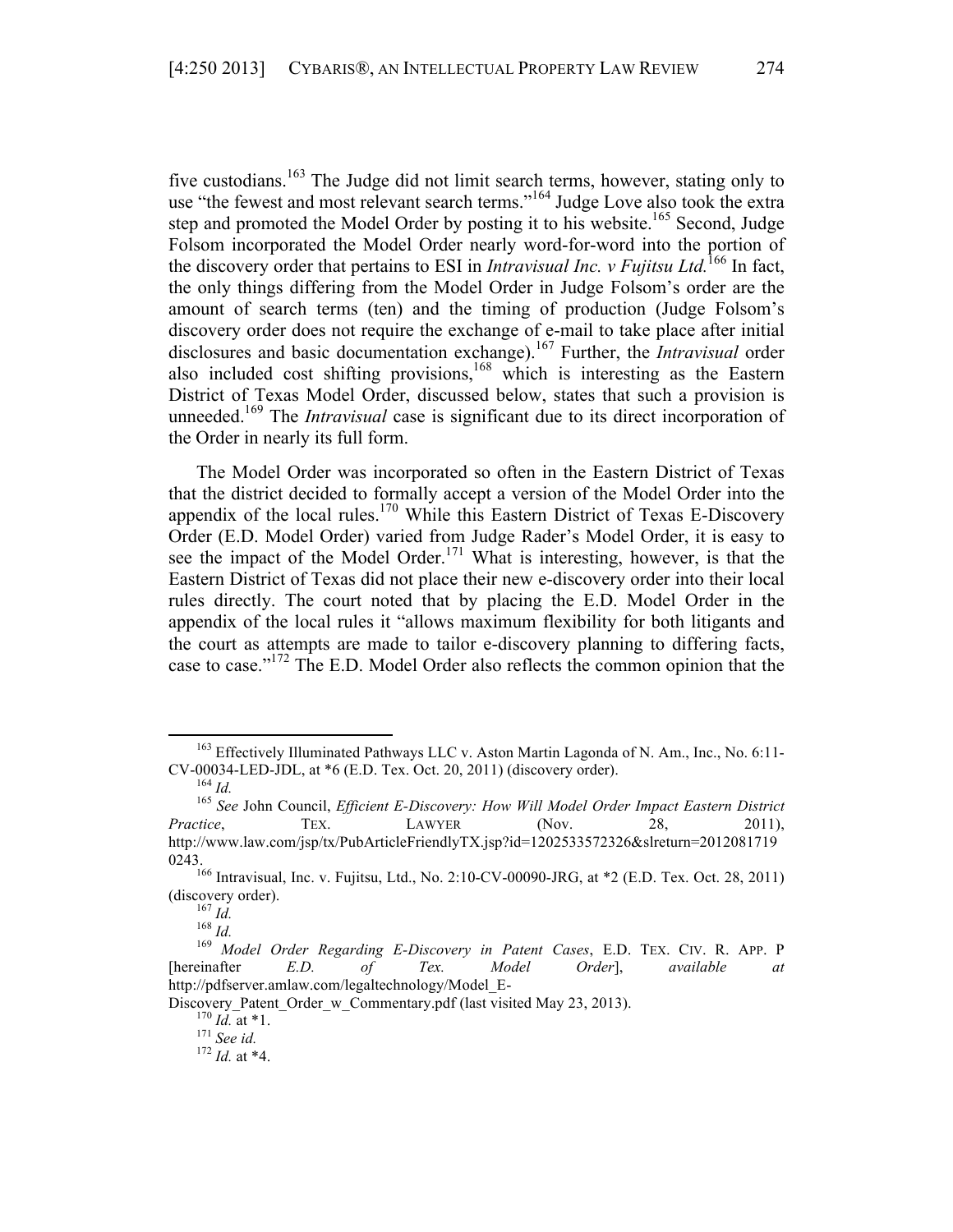Model Order is too restrictive.<sup>173</sup> The E.D. Model Order loosens restrictions by increasing the amount of custodians to eight and the amount of search terms to ten.<sup>174</sup> This loosening is on par with the district's reputation of having liberal discovery policies.<sup>175</sup> Also, another big difference between the two orders is that the cost sharing provision was stricken from the E.D. Model Order. When referring to the comments on this stricken provision, it is noted that the Eastern District of Texas believes that Rule 26(c) provides for cost sharing, and a provision requiring cost sharing in the order is unnecessary.<sup>176</sup>

# *2. The Northern District of California*

The next state that adopted and used the Model Order was the Northern District of California, Chief Judge James Ware's home district.<sup>177</sup> Chief Judge Ware was a member of the E-Discovery Committee that assisted Chief Judge Rader in creating the Model Order.<sup>178</sup> While it is Judge Ware's home district, Magistrate Judge Paul S. Grewel actually took the role of adopting and discussing the Model Order in the first two cases to adopt the Model Order in California.<sup>179</sup> The theme of the Judge Grewel's cases seems to be that the Model Order may be used appropriately in a variety of different circumstances (i.e., with direct competitors<sup>180</sup> and with non-parties<sup>181</sup>).<sup>182</sup>

<sup>173</sup> Matt Miller, *Texas Court Builds on Judge Rader's Model Order on E-Discovery*, DISCOVER READY (Mar. 13, 2012), http://discoverready.com/blog/texas-court-builds-on-judgeraders-model-order/ (praising the Model Order but ponders whether it is too restrictive for actual practice).<br><sup>174</sup> *E.D. of Tex. Model Order, supra* note 169, at 5.<br><sup>175</sup> *See* McDermott Will & Emery, *Eastern District of Texas Unveils E-Discovery Model to* 

*Curb Abuse*, THE NAT'L LAW REVIEW (May 4, 2012), http://www.natlawreview.com/article/eastern-district-texas-unveils-e-discovery-model-to-curb-

abuse.<br><sup>176</sup> E.D. of Tex. Model Order, supra note 169, at \*4.<br><sup>177</sup> See Akbar, supra note 92.<br><sup>178</sup> Model Order, supra note 17, at 350.<br><sup>179</sup> See DCG Sys., Inc. v. Checkpoint Technologies, LLC, No. C-11-03792 (PSG), 2011 W 5244356 (N.D. Cal. Nov. 2, 2011); *see also In re* Google Litig., No. C-08-03172 RMW (PSG), 2011 WL 6113000 (N.D. Cal. Dec. 7, 2011). <sup>180</sup> *See DCG Sys.*, 2011 WL 5244356, at \*2 ("[I]f competitor cases such as this lack the

asymmetrical production burden often found in NPE cases, so that two parties might benefit from production restrictions, the Model Order would seem more appropriate, not less.").<br><sup>181</sup> *See In re Google Litig.*, 2011 WL 6113000, at \*3 ("Although the model order is directed to

discovery from parties, its objective of appropriately scaling the burden of electronic document production to its legitimate benefit would appear as or more applicable to electronic discovery from non-parties like KPCB."). <sup>182</sup> *See* Miller, *supra* note 143, at 22.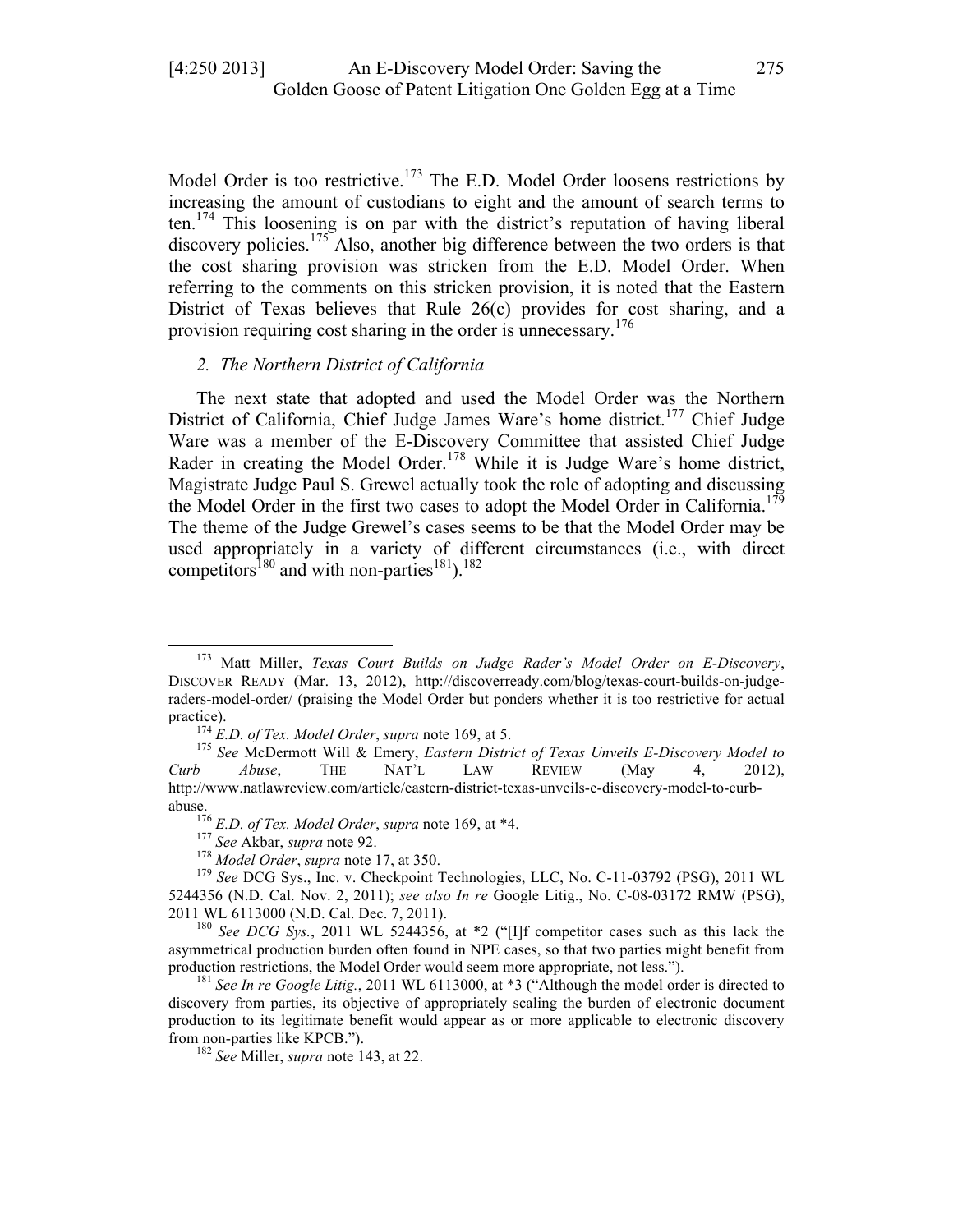The first case that adopted the Model Order in the Northern District of California was *DCG Systems, Inc. v. Checkpoint Technologies, LLC*. <sup>183</sup> This case involved two direct competitors. Checkpoint Technologies proposed adopting a version of the Model Order, while DCG Systems opposed the motion.<sup>184</sup> DCG's main argument was that the Model Order is not applicable to cases that involve direct competitors and is only fit for cases involving an NPE.<sup>185</sup> Judge Grewel promptly put his foot down and stated that Model Order is indeed applicable to the case.<sup>186</sup> The version of the Model Order that was granted by the court was similar to the Model Order introduced by Chief Judge Rader, except that Judge Grewel's order increased the limit of custodians to ten per party.<sup>187</sup> Further, the order that was granted by the court increased the number of search terms to a generous twenty.188 Judge Grewel stated at the end of the opinion that if the restrictions of the Model Order proved to be undue, then the court would entertain a request to modify the limits.<sup>189</sup> The court recognized that e-discovery has been an issue that has been in need of attention for some time.<sup>190</sup> Judge Grewel stated that only through "experimentation of at least the modest sort" are parties going to understand where the boundary lies between appropriate and unnecessary discovery.<sup>191</sup>

The second case in which Judge Grewel issued a discovery order similar to the Model Order was in *In re Google Litigation*. <sup>192</sup> In this case, the plaintiff was moving to compel the production of documents from a non-party.<sup>193</sup> The court looked to minimize the nonparty's expense by incorporating relevant portions of the Model Order into the discovery order.<sup>194</sup> The court recognized that the Model

<sup>183</sup> No. 5:11-cv-03792 PSG, 2011 WL 5244356 (N.D. Cal. Nov. 2, 2011).<br>
184 *Id.* at \*1.<br>
185 *Id.* at \*2.<br>
186 *Id.*<br>
187 *Compare* DCG Sys., Inc. v. Checkpoint Technologies, LLC, No. 5:11-cv-03792 (PSG), 2011 WL 5244356, at \*2 (N.D. Cal. Nov. 2, 2011) (order regarding e-discovery) (limiting party requests to ten custodians and a total of twenty search terms per custodian per party), *with Model Order*, *supra* note 17, at 352 ("Each requesting party shall limit its email production requests to a

total of five custodians per producing party for all such requests.").<br>
<sup>188</sup> DCG Sys., 2011 WL 5244356, at \*2 (order regarding e-discovery).<br>
<sup>189</sup> Id. at \*2.<br>
<sup>190</sup> Id.<br>
<sup>191</sup> Id.<br>
<sup>191</sup> Id.<br>
<sup>192</sup> See In re Google Liti

Cal. Dec. 7, 2011).<br><sup>193</sup> *Id.*  $1^{94}$  *Id.* at \*3("[W]hile minimizing KPCB's burden and expense, the court looks to the pertinent portions of the Federal Circuit Advisory Council's Model Order on E–Discovery in Patent Cases.").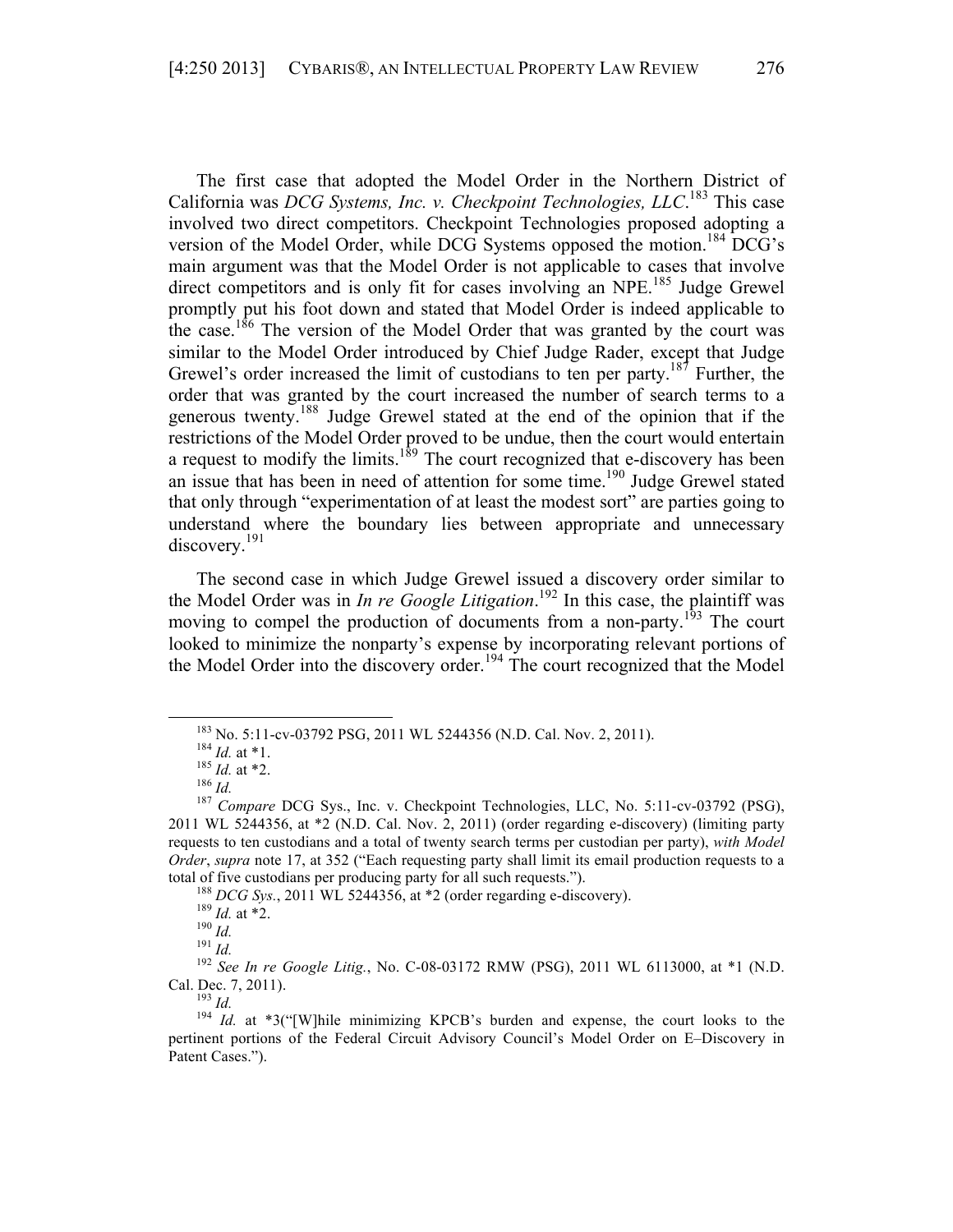Order is directed to discovery from parties and not non-parties.<sup>195</sup> Judge Grewel stated, that the Model Order's objective is to scale back the burden of e-discovery, which is even more applicable to non-parties who don't even have a hand in the litigation.<sup>196</sup> The discovery order that issued on December 7, 2011 included a five-custodian limit, five-search term limit, and provisions for cost sharing.<sup>197</sup>

#### *3. USPTO and Other Jurisdictions*

While the most immediate impacts of the Model Order have been felt and discussed in the Eastern District of Texas and the Northern District of California, the Model Order is also gaining acceptance with other districts and the USPTO.

The Model Order has been cited in at least one brief in the Middle District of Georgia.<sup>198</sup> Parties have also used the Model Order during pretrial conferences in Wisconsin,<sup>199</sup> Maine,<sup>200</sup> Oklahoma,<sup>201</sup> and Massachusetts<sup>202</sup> presumably as a tool to jump-start the conversation about reasonable discovery procedures and to initiate cooperation. Additionally, both the Model Order and the E.D. Model Order have proved to be helpful in issuing discovery orders in the United States Court of Federal Claims.<sup>203</sup>

The Model Order is also being accepted outside of the federal court system. On August 14, 2012, the USPTO published rules that are to be used in the three administrative trial provisions of the Leahy-Smith America Invents Act.<sup>204</sup> The

No. 3:11-cv-00637-bbc (W.D. Wisc. Feb. 23, 2012).<br><sup>200</sup> Joint Proposed Scheduling Order and Rule 26(f) Report at 5, Pinpoint Inc. v. LL Bean,

Litig., No. 5:12-ml-02309-C (W.D. Okla. July 30, 2012).<br><sup>202</sup> Joint Statement Pursuant to Local Rules 16.1(D) and 16.6 at 19–21, DataTern, Inc. v.

MicroStrategy, Inc., No. 1:11-cv-12220-FDS (D. Mass. Mar. 20, 2012).<br><sup>203</sup> ArrivalStar S.A. v. United States, No. 11–784C, 2012 WL 3590414, at \*3 n.1 (Fed. Cl. Aug. 20, 2012).

<sup>204</sup> See, e.g., Hogene Choi, *Overview of the New Post-Grant Trial Procedures at the USPTO*, BAKER BOTTS (Sept. 2012), http://www.bakerbotts.com/file\_upload/IPReport201209- OverviewOfTheNewPost-GrantTrialProceduresAtTheUSPTO.htm.

<sup>195</sup> *Id.*<br><sup>196</sup> *Id.*<br><sup>197</sup> *Id.* Merial's Brief in Opposition to Velcera's Motion to Compel Regarding Electronically Stored Information and Merial's Cross-Motion to Compel Production of Electronically Stored Information, Merial Ltd. v. Velcera, Inc., No. 3:11-cv-00157-CDL, 2012 WL 3070202 (M.D. Ga. May 11, 2012).<br><sup>199</sup> Joint Preliminary Pretrial Conference Report at 5, Select Retrieval, LLC v. Alice.com, Inc.,

Inc., No. 2:11-cv-00483-NT (D. Me. Nov. 7, 2011). <sup>201</sup> Joint Discovery Plan Pursuant to Rule 26(f) at 23, *In re* Transdata Inc. Smart Meters Patent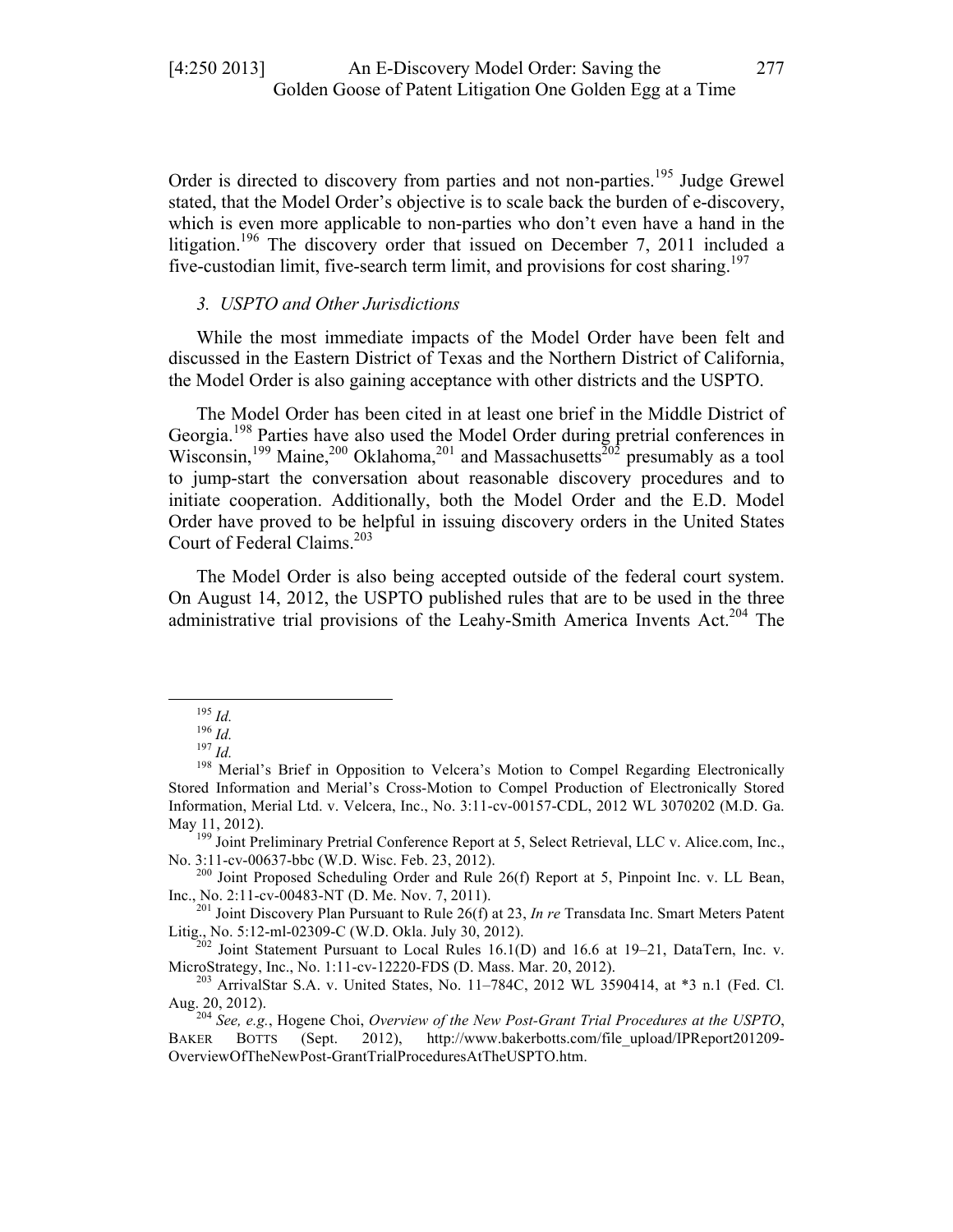three provisions include inter partes review,<sup>205</sup> post-grant review,<sup>206</sup> and postgrant review of covered business method patents.<sup>207</sup> Of particular interest is that the USTPO, and specifically the Patent Trial and Appeal Board, will enter an order regarding e-discovery based on the Federal Circuit's Model Order whenever e-discovery other than "routine discovery" is sought during the three administrative trial proceedings.<sup>208</sup> This is a big step in the direction of uniform acceptance of the Model Order because for many litigants currently entangled in the court system these three administrative trial proceedings may take the place of full-fledged patent litigation in the years to come. The proceedings appear to be especially attractive as they provide an affordable alternative to litigation to review the merits of existing patents.<sup>209</sup>

# IV. THE OUTLOOK FROM HERE—FUTURE ACCEPTANCE

It is not uncommon for federal judges to become irritated when parties do not cooperate during litigation.<sup>210</sup> Judges are also getting irritated with the outrageous costs that are facing parties.<sup>211</sup> Because of this common feeling on the bench, the Model Order is likely to be used in more cases as judges attempt to control the costs of litigation. The utilization of the Model Order also requires the parties to be willing to control costs as well, despite a tendency to push back against limitations on discovery. By keeping a tight budget and balancing expectations, clients can reduce excessive, expensive discovery.212 This is especially effective when cost sharing provisions are incorporated into the discovery order. This will

<sup>&</sup>lt;sup>205</sup> 35 U.S.C.A. §§ 311–19 (West, Westlaw through P.L. 113-9 (excluding P.L. 113-4)

approved May 1, 2013).<br><sup>206</sup> *See id.* §§ 321–329.<br><sup>207</sup> *Id.* Christopher K. Larus & Bryan J. Mechell, *The New Post-Issuance Procedures: The PTO's Final Rules on Discovery and Trial Practice*, 84 PAT. TRADEMARK & COPYRIGHT J. 828 (Sept. 14, 2012), *available at* http://www.rkmc.com/~/media/PDFs/The%20New%20Post-Issuance%20Procedures.ashx. <sup>209</sup> Quentin Palfrey, *Patent Reform: Celebrating the One Year Anniversary of the America* 

*Invents Act*, THE WHITE HOUSE BLOG (Sept. 17, 2012, 1:28 PM), http://www.whitehouse.gov/blog/2012/09/17/patent-reform-celebrating-one-year-anniversaryamerica-invents-act. <sup>210</sup> *See* Morris v. Coker, No. A-11-MC-712-SS, 2011 WL 3847590, \*1 (W.D. Tex. Aug. 26,

<sup>2011) (</sup>stating that the Judge invites bickering attorneys to a "kindergarten party" for an informative lesson, but the attorneys took the hint and settled the case therefore canceling the

kindergarten party). <sup>211</sup> *See State of Patent Litigation*, *supra* note 22, at 345 ("Bearing that in mind, we have an obligation to pass this system on to our children and their children in as good or better shape than we found it. We need to ensure that patent law continues to serve its purpose of fostering innovation and that patent litigation does not become an unwieldy, unpredictable, and unaffordable burden on innovation.") (footnote omitted). <sup>212</sup> *See* Alexander, *supra* note 2, at 83.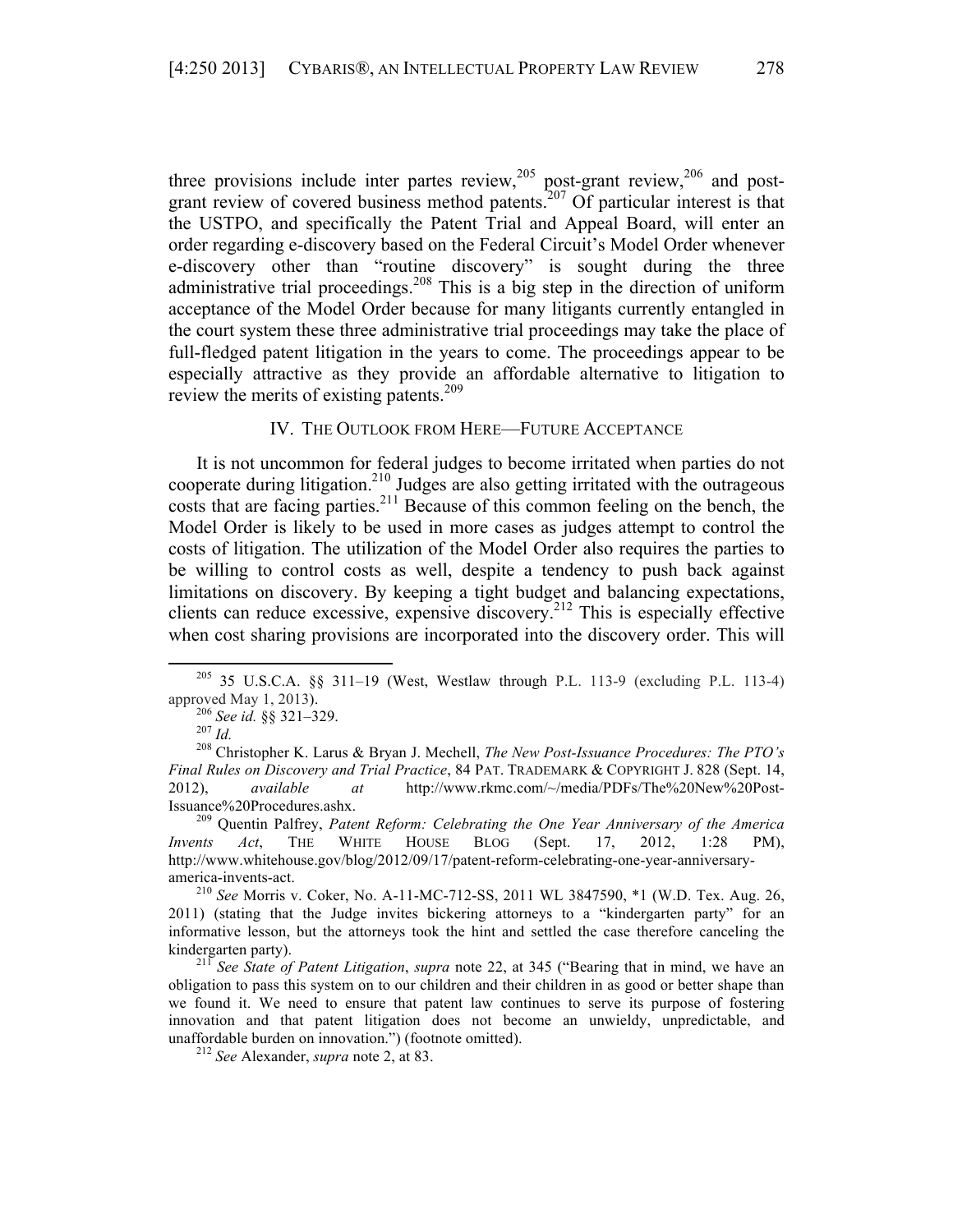force attorneys to have a candid conversation with their client about the appropriateness of more discovery. The cost shifting provision was included in the Model Order for this exact reason; to require the party seeking more discovery to carefully consider the financial burden rather than just blindly requesting more discovery at the opposing party's expense. $2^{13}$ 

Reports are beginning to surface that companies in litigation that utilized the bold provisions of the Model Order have saved millions of dollars.<sup>214</sup> The CAFC has yet to formally approve the language of the Model Order,<sup>215</sup> though, with the current rate of acceptance of the Model Order, such approval might not be necessary for even more widespread acceptance. Certainly, confirmation by the CAFC would breed confidence in district court judges and would confirm the Model Order's effectiveness, but, as shown above, many Judges are already embracing the Model Order. It is possible that judges may pressure their local districts to follow the ways of the Eastern District of Texas and simply add a version of the Model Order to the appendix of the local rules to allow for selective acceptance of the Order in cases where it is appropriate.

#### *A. More Than Just Patent Cases*

 

As stated in *DCG Systems Inc.*, the Model Order is not limited only to cases involving an NPE.<sup>216</sup> The court stated "there was nothing in Chief Judge's [Rader] speech or the text of the Model Order so limiting its application."<sup>217</sup> Because e-discovery problems plague more than just patent cases, many have pondered if the Model Order would be used as a tool in non-patent cases.<sup>218</sup> The

<sup>213</sup> Edward Reines & Ping Gu, *Reducing the Cost of Patent Litigation*, THE RECORDER, Aug. 20, 2012 at 17, *available at* http://pdfserver.amlaw.com/ca/TR\_Litigation\_082012.pdf ("If the discovering party has a hungry appetite for discovery beyond [the Model Order's] limits it may seek additional e-mail, but it must do so at its own expense. The committee reasoned that people, including litigants, would tend to expend their own resources more carefully than they would an adversary's resources.").<br><sup>214</sup> *Id.* at 20 ("Feedback to date supports the conclusion that the [M]odel [O]rder has rapidly

reduced the volume of unnecessary e-discovery. Reliable reports from the corporate community indicate that many millions of dollars have been saved since the [M]odel [O]rder was introduced in September 2011."). <sup>215</sup> *Advisory Council*, U.S. COURT OF APPEALS FOR THE FED. CIRCUIT,

http://www.cafc.uscourts.gov/the-court/advisory-council.html (last visited April 9, 2013) (stating The Federal Circuit Advisory Council has drafted and adopted a Model Order governing ediscovery but the CAFC has yet to approve of the language).<br><sup>216</sup> DCG Sys., Inc. v. Checkpoint Technologies, LLC, No. 5:11-cv-03792 (PSG), 2011 WL

<sup>5244356,</sup> at \*2 (N.D. Cal. Nov. 2, 2011). <sup>217</sup> *Id.* <sup>218</sup> John Tredennick, *New Model E-Discovery Order for Patent Cases Turns Fishing Expeditions into Games of 'Go Fish'*, CATALYST (Oct. 10, 2011), http://www.catalystsecure.com/blog/2011/10/new-model-e-discovery-order-for-patent-cases-turns-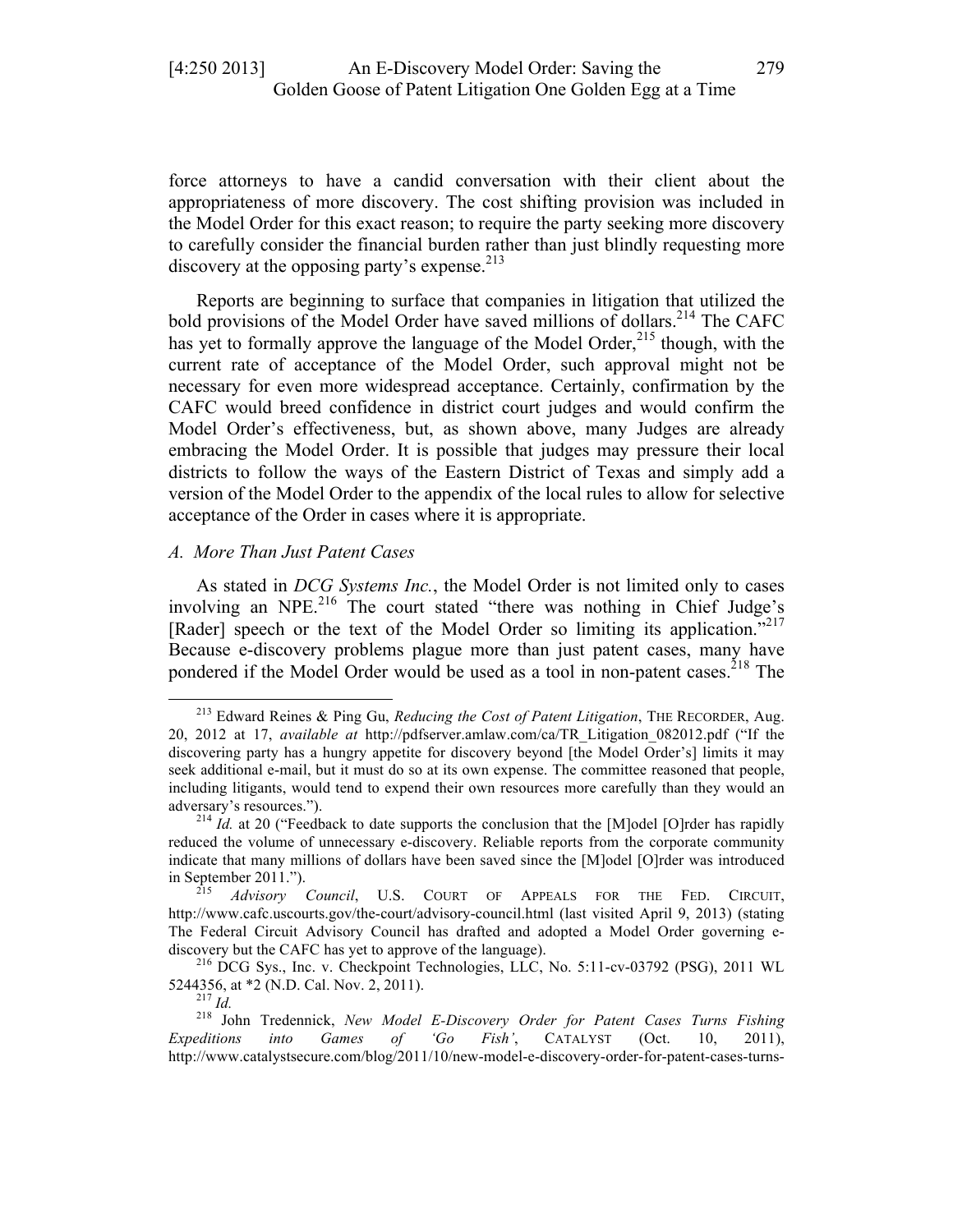Eastern District of Texas is already seeing this trend. A modified version of the E.D. Model Order that removed patent specific provisions was recently adopted in a comic book copyright case.<sup>219</sup> Even more promising is that a version of the E.D. Model Order was modified and adopted in a breach of contract case.<sup>220</sup>

#### *B. Decreasing the Total Number of NPE Cases Filed*

The Model Order goes to great lengths to help balance the equation when it comes to NPE litigation.<sup>221</sup> While the Model Order does help save money for companies subject to NPE infringement suits, it still does not likely offer enough of a disincentive to keep NPE's out of court. Experts argue that it is going to take more drastic reform to really quash NPE behavior.<sup>222</sup> The Model Order may force entities to expend more effort into careful discovery, which is only a positive for both parties in litigation.

# *C. Predictive Coding*

Critics argue that the Model Order will become outdated quickly due to the rise of predictive coding taking over for keyword searching.<sup>223</sup> "Predictive coding

<u> 1989 - Andrea Santa Alemania, amerikana amerikana amerikana amerikana amerikana amerikana amerikana amerikana</u>

fishing-expeditions-into-games-of-go-fish/ ("While not the first model order to hit the scene, this one could have far-reaching implications—not only for patent disputes but for other civil cases in federal and state courts."). <sup>219</sup> Rogue Satellite Comics v. DreamWorks Animation SKG, Inc., No. 6:11-cv-00253-LED

<sup>(</sup>E.D. Tex. Apr. 16, 2012) (order regarding e-discovery).<br><sup>220</sup> Stout v. Pierce, No. 4:12-cv-00051-RAS (E.D. Tex. May 11, 2012) (order regarding e-

discovery).<br><sup>221</sup> The Leahy-Smith America Invents Act also provides help to control the activity of NPE litigation, specifically in limiting joinder in patent cases. *See* Leahy-Smith America Invents Act § 19(d)(1), Pub. L. No. 112-29, 125 Stat. 284 (2011) (codified as amended at 35 U.S.C.A. § 299 (West 2012) ("Joinder of parties")); Tracie L. Bryant, *The America Invents Act: Slaying Trolls, Limiting Joinder*, 25 HARV. J.L. & TECH. 673, 690 (2012) ("[The joinder provision] mak[es] it more difficult for patent trolls to bring suits against multiple defendants. Thus, the provision curbs patent troll litigation by limiting the trolls' ability to forum shop.").<br><sup>222</sup> Holly Forsberg, *Diminishing the Attractiveness of Trolling: The Impacts of Recent Judicial* 

*Activity on Non-practicing Entities*, 12 U. PITT. J. TECH. L. & POL'Y 1, 27 (2011). Judicial decisions are helping put up barriers for patent trolls and are becoming engrained into regular patent practice. *Id.* In response, "trolling entities will be faced with additional barriers which, admittedly, may result in increased sophistication of some entities, but may also cause a number of entities to decide that the ever-increasing costs and ever-decreasing returns from litigation make the business no longer financially attractive." *Id.* <sup>223</sup> Ralph Losey, *Good, Better, Best: a Tale of Three Proportionality Cases – Part One Still*,

E-DISCOVERY TEAM BLOG (Apr. 8th, 2012, 4:27 PM), http://ediscoveryteam.com/2012/04/08/good-better-best-a-tale-of-three-proportionality-cases-part-one/ ("Its reliance on five keywords is flawed. Still, given the cost of most vendor's predictive coding software these days, and the weak understanding most lawyers have of legal search, this reliance on outdated technology and search methods is to be expected.").